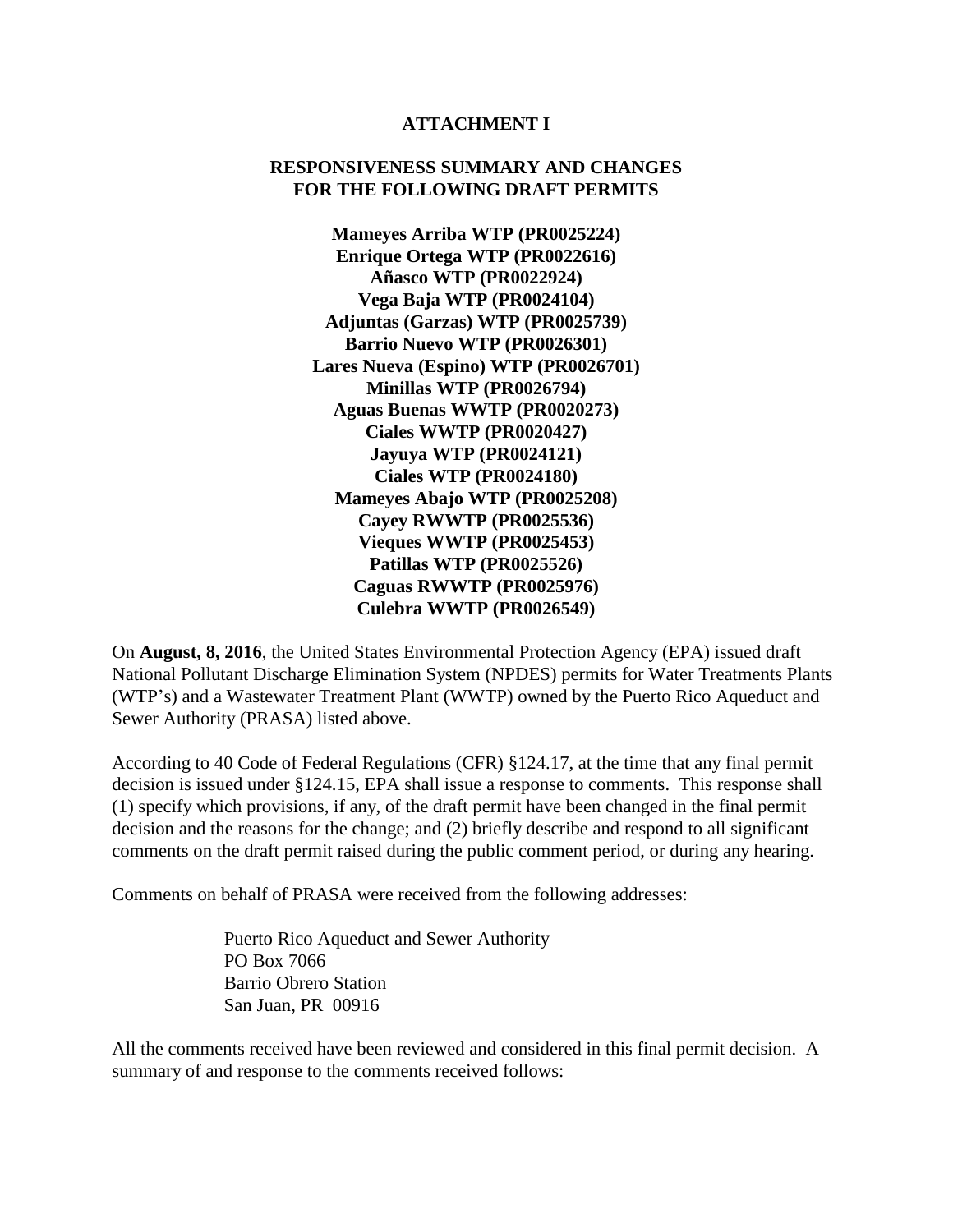## **A. GENERAL COMMENT**

In its comment letter PRASA has raised a number of issues, many of which address inclusion in the permit of conditions contained in the Water Quality Certificate (WQC) issued by EQB.

### Response 1:

EPA is providing a generalized response to PRASA's comments which relate to requirements in EQB's WQCs.

Section 301(b)(1)(C) of the Clean Water Act (CWA) requires that there be achieved effluent limitations necessary to assure that a discharge will meet Water Quality Standards (WQS) of the applicable State and Federal laws and regulations where those effluent limitations are more stringent than the technology-based effluent limitations required by Section  $301(b)(1)(A)$  of the CWA. Section  $401(a)(1)$  of the CWA requires that the State certify that the discharge will comply with the applicable provisions of sections 301, 302, 303, 306 and 307 of the CWA. Pursuant to Section 401(d) of the CWA any certification shall set forth any effluent limitations and other limitations, and monitoring requirements necessary to assure that any applicant for a Federal permit will comply with any applicable effluent limitations and other limitations under section 301 or 302 of the CWA, and with any other appropriate requirement of State law set forth in such certification. Also, 40 C.F.R. 122.44(d) requires that each NPDES permit shall include requirements which conform to the conditions of a State Certification under Section 401 of the CWA that meets the requirements of 40 C.F.R. 124.53. Similarly, 40 C.F.R. 124.55 requires that no final NPDES permit shall be issued unless the final

permit incorporates the requirements specified in the certification under ' 124.53.

Concerning the certification requirements in 40 C.F.R.  $124.53(e)(1)$ , they specify that all Section 401(a)(1) State certifications must contain conditions which are necessary to assure compliance with the applicable provisions of CWA sections 208(e), 301, 302, 303, 306, and 307 and with appropriate requirements of State law.

EQB issued final WQCs certifying that pursuant to Section 401(a)(1) of the CWA, after due consideration of the applicable provisions established under Sections 208(e), 301, 302, 303, 304(e), 306 and 307 of the CWA concerning water quality requirements, there is reasonable assurance that the discharge will not cause violations to the applicable WQSs, provided that the effluent limitations set forth in the WQCs are met by the above facility.

The effluent limitations (where more stringent than technology-based effluent limitations), monitoring requirements and other appropriate requirements of State law (including footnotes, Special Conditions, etc.) specified in the final WQC issued by the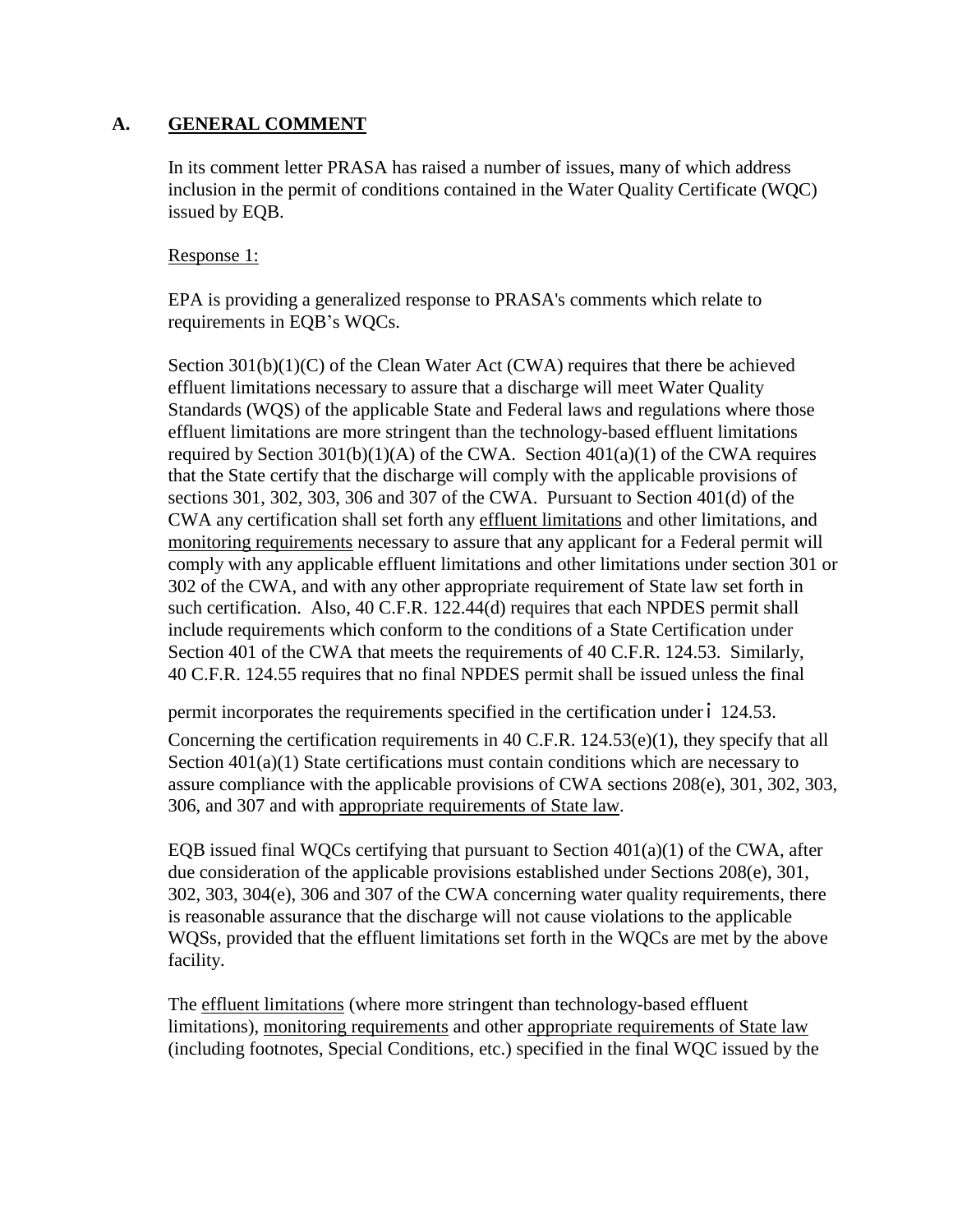EQB were incorporated by EPA into the NPDES permit as required by Section  $301(b)(1)(C)$  and  $401(d)$  of the CWA and the applicable regulations. Therefore, concerns and comments regarding the WQC must be directed to EQB or to the Superior Court.

Also, in the event that EPA receives a revised or modified WQC, we would consider modification of this permit, subject to all applicable federal requirements, to include revised WQC requirements and conditions.

# **B. MAMEYES ARRIBA WTOP COMMENTS (PR0025224)**

## 1) **Comment 1: Rationale for Permit Requirements.**

The acronym used for the "Puerto Rico Water Quality Standards Regulation (PRWQS)" is incomplete. EPA must correct it to PRWQSR thru the entire permit.

**Response**: Acronym has been corrected.

2) **Comment 2:** Impaired Waters and Total Maximum Daily Loads (TMDLs) The statement indicating the facility foes not discharge to an impaired water must be corrected.

**Response**: Statement has been corrected and proper parameter has been added.

## 3) **Comment 3**: **Effluent** Limitation Table, Color

EPA must explain why footnote (4) applies to this parameter.

**Response:** This was a typographical error, footnote (4) was removed as a requirements of the color parameter.

## 4) **Comment 4: Effluent Limitation Table, Dissolved Oxygen**

Dashes (---) needs to be included in the "Average monthly" and "Average weekly" columns.

**Response:** Table has been revised accordingly.

## 5) **Comment 5: Effluent Limitation Table, Nitrogen Total (NO2, NO3, TKN) & Sulfates (SO4)**

These parameters must be deleted from the table. According to the dashes included in the 3 columns there are no effluent limitations or monitoring requirements for these parameter. However, if the parameters need to stay in the permit, in order to avoid confusion with the monitoring frequency established by the footnote (4), the minimum sampling frequency of "1/Month" must be deleted. The following wording could be used; "1<sup>st</sup> year Monthly then Annual". Dashes cannot be used since according to the first footnote: "Dashes indicate there are no effluent limitations for monitoring requirements for this parameter." Also, the word "Monitor" must be included in the Maximum daily column.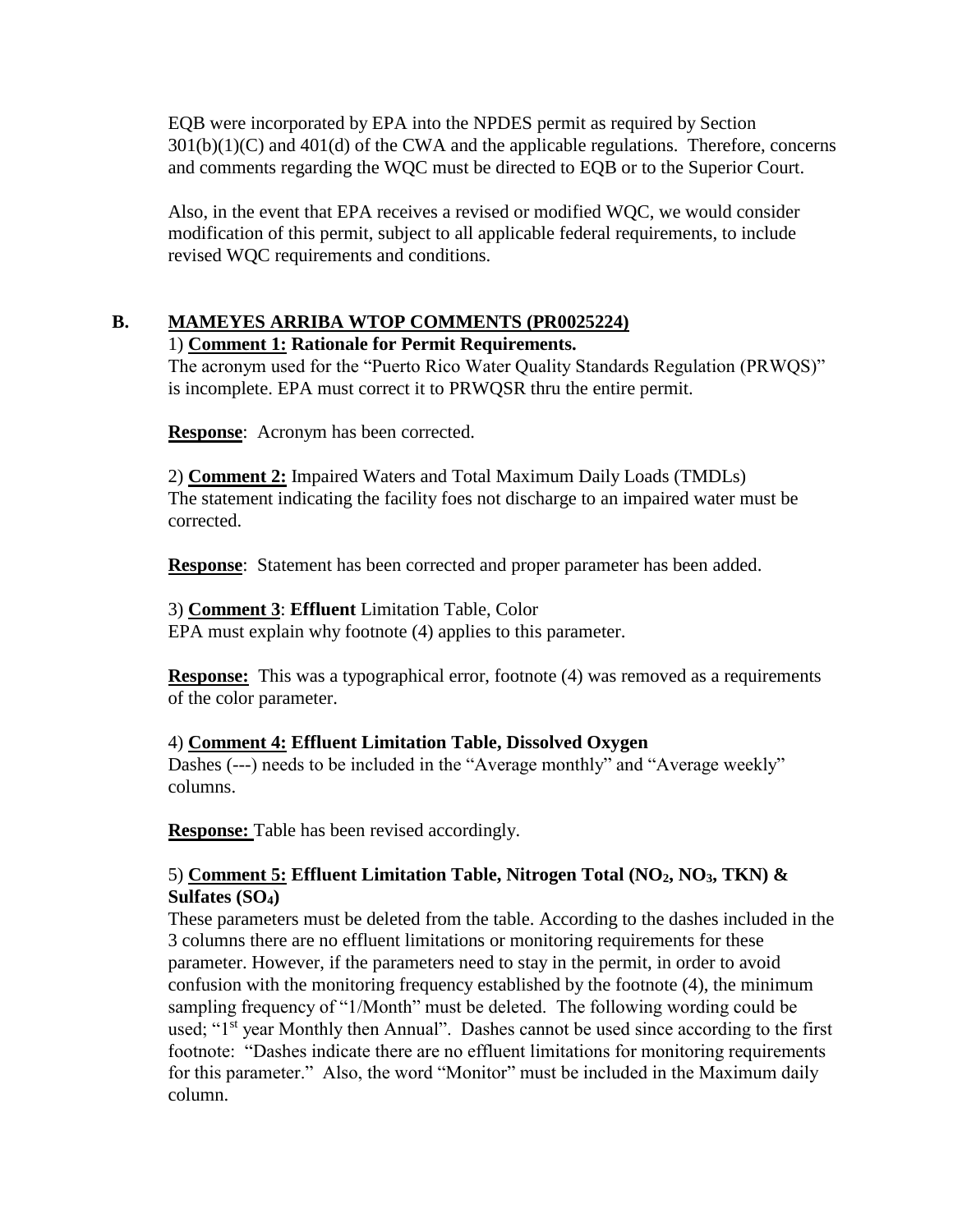**Response**: The dashes in the Maximum daily column for this parameter were a typographical error. The table was revised to read "Monitor".

The monitoring frequency column will remain as "1/Month" in the table since the clarification is already in Footnote 3. The suggested language is not part of EPA's notes for the monitoring frequency column in a NPDES permit.

### 6) **Comment 6: Effluent Limitation Table, Total Phosphorous (P)**

Dashes (---) needs to be included in the "Average monthly and "Average weekly" columns.

*Response*: Table has been revised accordingly.

## **7) Comment 7: Effluent Limitations Table, Footnote (2)**

It must be modified. As written it makes reference to comply "with permit limits for bacterial indicator(s). However, the permit does not include limitations for bacterial parameters. EPA must clarify or in the alternative, delete it.

**Response**: Footnote (2) has been deleted.

## **C. ADJUNTAS WTP COMMENTS (PR0025739)**

### 1) **Comment 1: Rationale for Permit Requirements.**

The acronyms TBELS does not require to have the "S" at the end. The acronym used for the "Puerto Rico Water Quality Standards Regulation (PRWQS)" is incomplete. EPA must correct it to PRWQSR thru the entire permit.

**Response:** This was a typographical error. The acronyms have been corrected thru the entire permit.

### **2) Comment 2: Effluent Limitations Table, Sulfates (SO4)**

This parameter must be deleted from the table. According to the dashes included in the 3 columns there are no effluent limitations or monitoring requirements for this parameter. However, if the parameter needs to stay in the permit, in order to avoid confusion with the monitoring frequency established by the footnote (4), the minimum sampling frequency of "1/Month" must be deleted. The following wording could be used; "1<sup>st</sup> year Monthly then Annual". Dashes cannot be used since according to the first footnote: "Dashes indicate there are no effluent limitations for monitoring requirements for this parameter." Also, the word "Monitor" must be included in the Maximum daily column.

**Response**: The dashes in the Maximum daily column for this parameter were a typographical error. The table was revised to read "Monitor".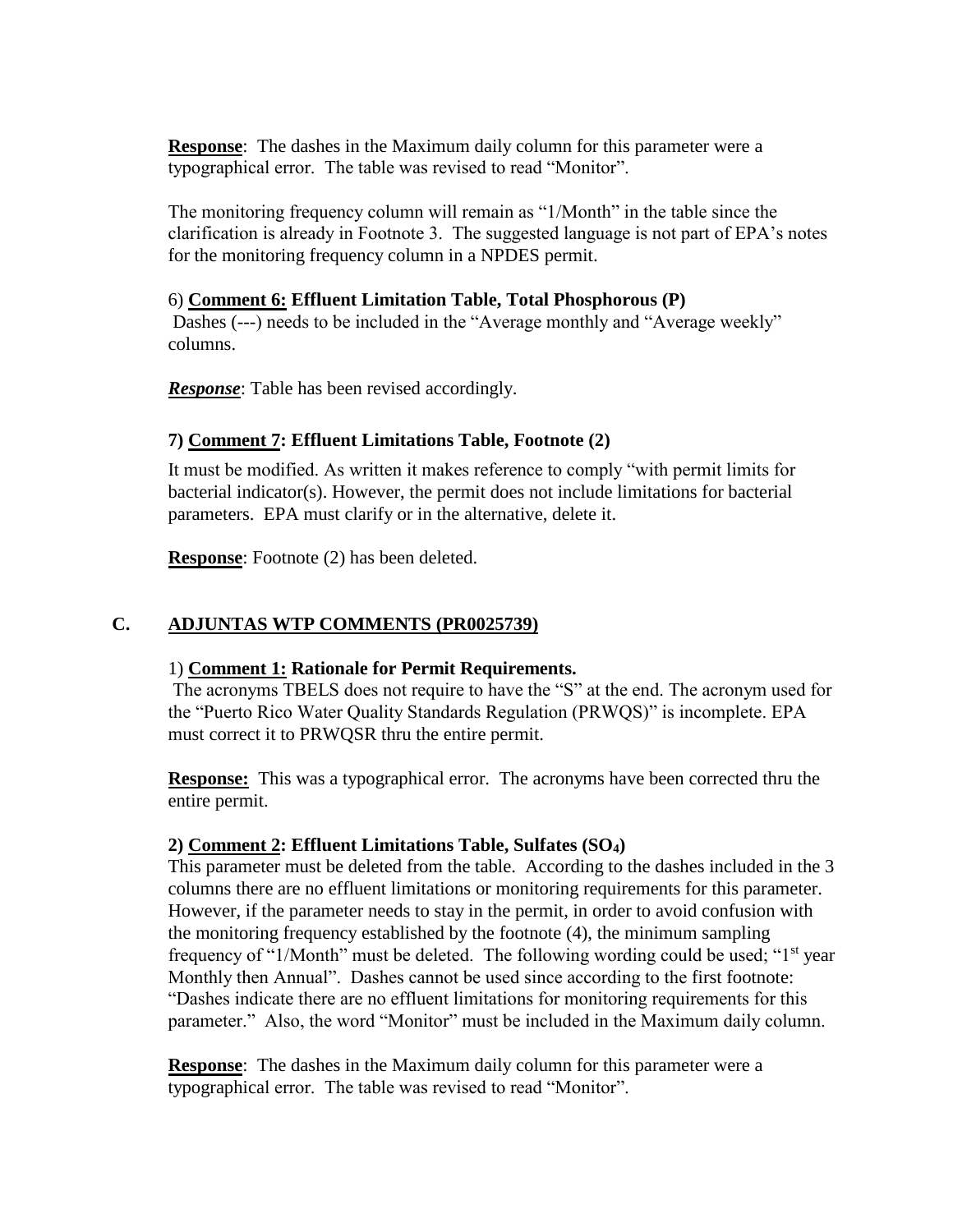The monitoring frequency column will remain as "1/Month" in the table since the clarification is already in Footnote 3. The suggested language is not part of EPA's notes for the monitoring frequency column in a NPDES permit.

## **3) Comment 3: Effluent Limitations Table, Total Ammonia Nitrogen**

This is a parameter recently modified by EQB in its WQSR amended in May 2016. Previously, this parameter was regulated as Total Ammonia which means the concentration of only ammonia (NH3). However, EQB's 2016 WQSR amendments defines the parameter of Total Ammonia Nitrogen (TAN) as the sum of ammonium  $(NH<sub>4</sub><sup>+</sup>)$  and ammonia  $(NH<sub>3</sub>)$  concentrations." Therefore, in order to avoid confusion for the sampling of this parameter, PRASA requests that it be identified as "Total Ammonia Nitrogen  $(NH_3, NH_4^+)$ ".

**Response:** EPA has incorporated this parameter pursuant to the final WQC mandated by EQB. See response to A.1., above.

## **4) Comment 4: Effluent Limitations Table, Footnote (2)**

It must be modified. As written it make reference to comply with permit limits for bacterial indicators. However, the permit does not include limitations for bacterial parameters. EPA must clarify or in the alternative, delete it.

**Response:** After consideration, EPA has decided to eliminate this footnote and revised the footnotes numbering accordingly.

## **5) Comment 5: Special Condition, Whole Effluent Toxicity Testing**

This item requires that the Permittee conduct Quarterly acute toxicity tests on a 24-hour composite effluent sample. As you now, the NPDES permits for PRASA's WTPs requires monitoring using only gram samples. That's the reason why our WTPS has never had an auto sampler, different from our wastewater treatment plants.

Based on the above, PRASA requests that this special condition be modified to require only grab samples in the Whole Effluent Toxicity (WET) Testing.

**Response:** This permit does not require composite sample for its toxicity testing.

## **D. ENRIQUE ORTEGA WTP COMMENTS (PR0022616)**

## 1) **Comment 1: Rationale for Permit Requirements.**

The acronyms TBELS does not require to have the "S" at the end. The acronym used for the "Puerto Rico Water Quality Standards Regulation (PRWQS)" is incomplete. EPA must correct it to PRWQSR thru the entire permit.

**Response:** This was a typographical error. The acronyms have been corrected thru the entire permit.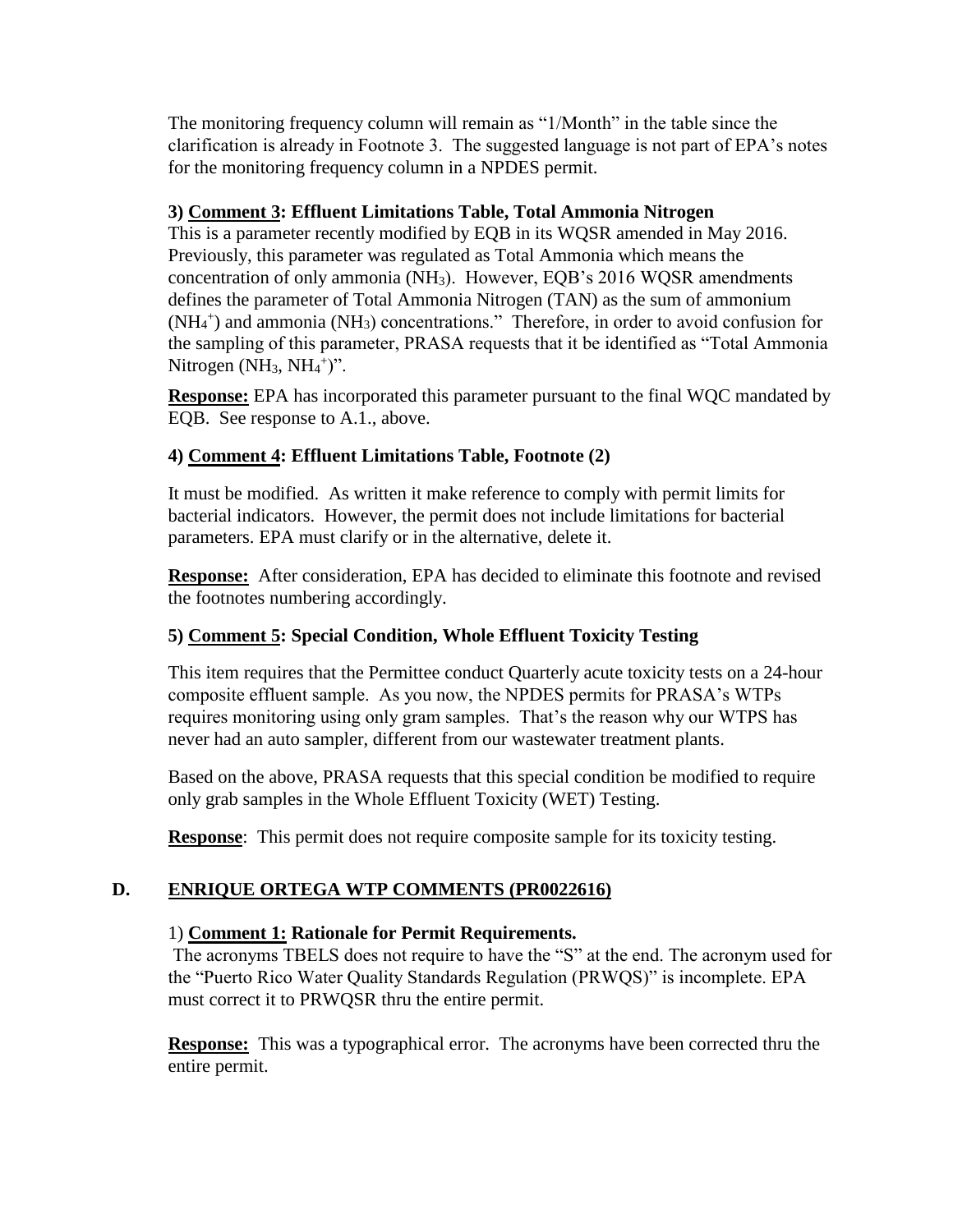### **2) Comment 2: Effluent Limitations Table, BOD**

PRASA does not understand why EPA is requiring 24 Hr Composite sample type. This is a filtration facility not a POTW.

**Response:** This was a typographical error. The sample type now reads Grab.

### 3) **Comment 3: Effluent Limitations Table, Flow**

The reference to footnote (2) must be deleted**.**

**Response:** After consideration, EPA has decided to eliminate this footnote and revised the footnotes numbering accordingly.

### 4) **Comment 4: Effluent Limitations Table, Residual Chlorine**

The maximum daily limitation must be corrected to 11 µg/L which is the amended applicable water quality standards**.** Please refers to other draft permits and to EQB's WQSR . Also reference to footnote (4) must be added.

**Response:** This was a typographical error, the limit of Residual Chlorine was revised and the footnote were revised.

### **5) Comment 5: Effluent Limitations Table, Sulfates (SO4)**

In order to avoid confusion with the monitoring frequency established by the footnote (4), the minimum sampling frequency of "1/Month" must be deleted. The following wording could be used; "1<sup>st</sup> year Monthly then Annual". Dashes cannot be used since according to the first footnote: "Dashes indicate there are no effluent limitations for monitoring requirements for this parameter."

**Response**: The monitoring frequency column will remain "1/Month" in the table since the clarification is already in Footnote 3. The suggested language is not part of EPA's notes for the monitoring frequency column in a NPDES permit.

## **7) Comment 7: Effluent Limitations Table, Total Nitrogen**

This is a parameter recently modified by EQB in its WQSR amended in May 2016. Previously, this parameter was regulated as the sum of  $NO<sub>3</sub>$ ,  $NO<sub>2</sub>$  and  $NH<sub>3</sub>$ . Therefore, in order to avoid confusion for the sampling of this parameter, PRASA requests that it be identified as "Total Nitrogen (TKN,  $NO<sub>3</sub>, NO<sub>2</sub>$ )".

Also, to avoid confusion with the monitoring frequency established by the footnote (4), the minimum sampling frequency of "1/Month" must be deleted. The following wording could be used; "1<sup>st</sup> year Monthly then Annual". Dashes cannot be used since according to the first footnote: "Dashes indicate there are no effluent limitations for monitoring requirements for this parameter."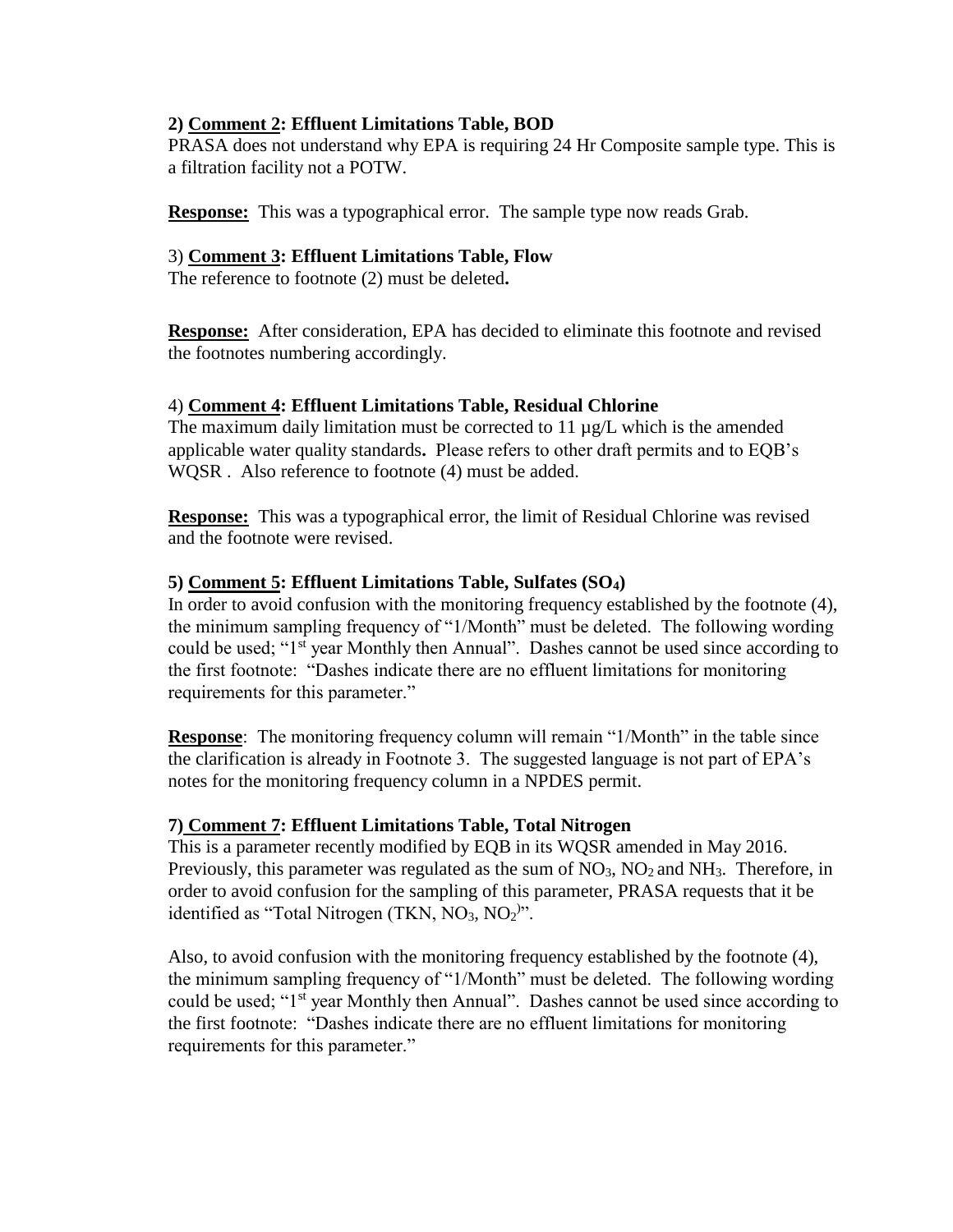**Response:** The name of the parameter was revised. Nevertheless, the monitoring frequency column will remain "1/Month" in the table since the clarification is already in Footnote 3. The suggested language is not part of EPA's notes for the monitoring frequency column in a NPDES permit.

## **8) Comment 8: Effluent Limitations Table, Footnote (2)**

This footnote must be delete since it does not apply to any parameter.

**Response:** After consideration, EPA has decided to eliminate this footnote and revised the footnotes numbering accordingly.

## **9) Comment 9: Special Conditions B.1. 14**

This special condition is redundant with the requirements included in Part IV. B.2. Whole effluent Toxicity Testing. To avoid confusion, PRASA requests its deletion.

**Response:** This was a typographical error, the condition was deleted.

**10) Comment 10: Special Conditions B. 2, Acute Whole Effluent Toxicity Testing** This item requires that the Permittee must conduct Quarterly acute toxicity tests on a 24 hour composite effluent sample. As you know, the NPDES permits for PRASA's WTPs requires monitoring using only grab samples. That's the reason why our WTP's has never had an auto sampler, different form our WWTPS.

**Response:** Condition was revised to require Grab sampling.

## **E. AÑASCO WTP COMMENTS (PR0022924)**

## 1) **Comment 1: GENERAL**

The page numbering needs to be corrected thru the entire permit. It is noted that numbering is inconsistent after page 4.

**Response:** This was a typographical error. Page numbering was corrected

### 2) **Comment 2: Rationale for Permit Requirements.**

The acronym used for the "Puerto Rico Water Quality Standards Regulation (PRWQS)" is incomplete. EPA must correct it to PRWQSR thru the entire permit.

**Response:** This was a typographical error. The acronyms have been corrected thru the entire permit.

**3) Comment 3: Effluent Limitations, 2-Methyl-4,6Dinitrophenol, 2,4,6- Trichlorophenol, Pentachlorophenol, and Total Phosphorous (P)**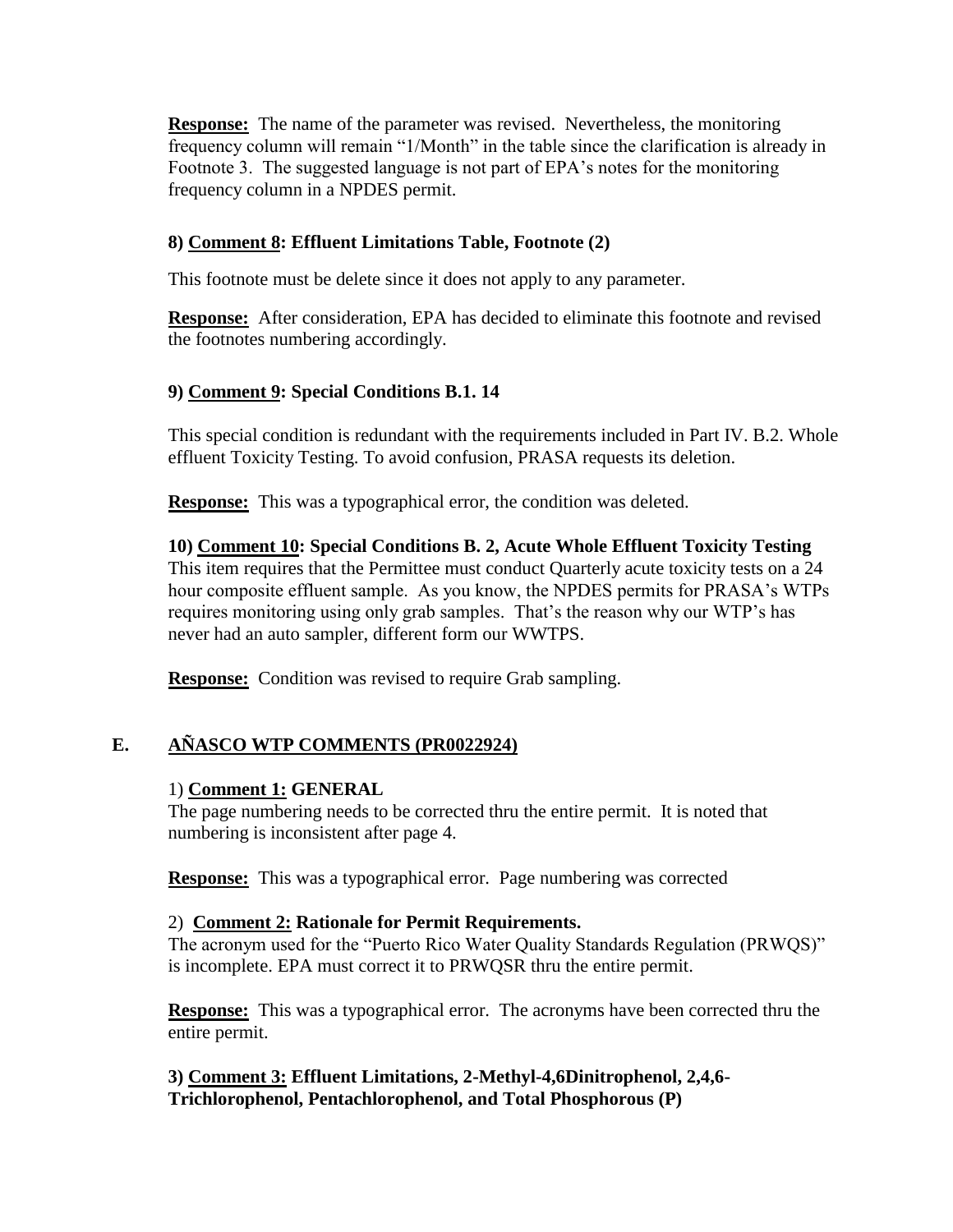In order to avoid confusion with the monitoring frequency established by the footnote (4), the minimum sampling frequency of "1/Month" must be deleted. The following wording could be used; "1<sup>st</sup> year Monthly then Annual". Dashes cannot be used since according to the first footnote: "Dashes indicate there are no effluent limitations for monitoring requirements for this parameter."

**Response**: The monitoring frequency column will remain "1/Month" in the table since the clarification is already in Footnote 4. The suggested language is not part of EPA's notes for the monitoring frequency column in a NPDES permit.

## **4) Comment 4: Effluent Limitations, Sulfates (SO4)**

This parameter does not have a monitoring requirement in the effluent limitations table. Therefore it should be deleted"

**Response:**This was an omission by the permit writer. Based on EQB's final WQC this parameter should have indicated a monitoring requirement of once a month for a period of one year. This requirement has been added to the final permit.

## **5) Comment 5: Effluent Limitations, Sulfide (undissociated H2S)**

This parameter was wrongly written. EPA must correct it.

**Response:**This was a typographical error. The table was revised*.*

## **6) Comment 6: Effluent Limitations, Total Ammonia Nitrogen**

This is a parameter recently modified by EQB in its WQSR amended in May 2016. Previously, this parameter was regulated as the sum of  $NO<sub>3</sub>$ ,  $NO<sub>2</sub>$  and  $NH<sub>3</sub>$ . Therefore, in order to avoid confusion for the sampling of this parameter, PRASA requests that it be identified as "Total Nitrogen (TKN,  $NO<sub>3</sub>$ ,  $NO<sub>2</sub>$ )".

**Response:** The name of the parameter was revised.

## **7) Comment 7: Effluent Limitations Table, Notes, Footnotes and Abbreviations**

Footnote (2) – It must be modified. As written it makes reference to comply "with permit limits for bacterial indicator(s)". However, the permit does not include limitations for bacterial parameters. EPA must clarify or in the alternative, delete it.

**Response:** Footnote (2) has been eliminated.

## **8) Comment 8: Effluent Limitations, Special Conditions, Whole Effluent Toxicity Testing**

This item requires that the Permittee must conduct Quarterly acute toxicity tests on a 24 hour composite effluent sample. As you know, the NPDES permits for PRASA's WTPs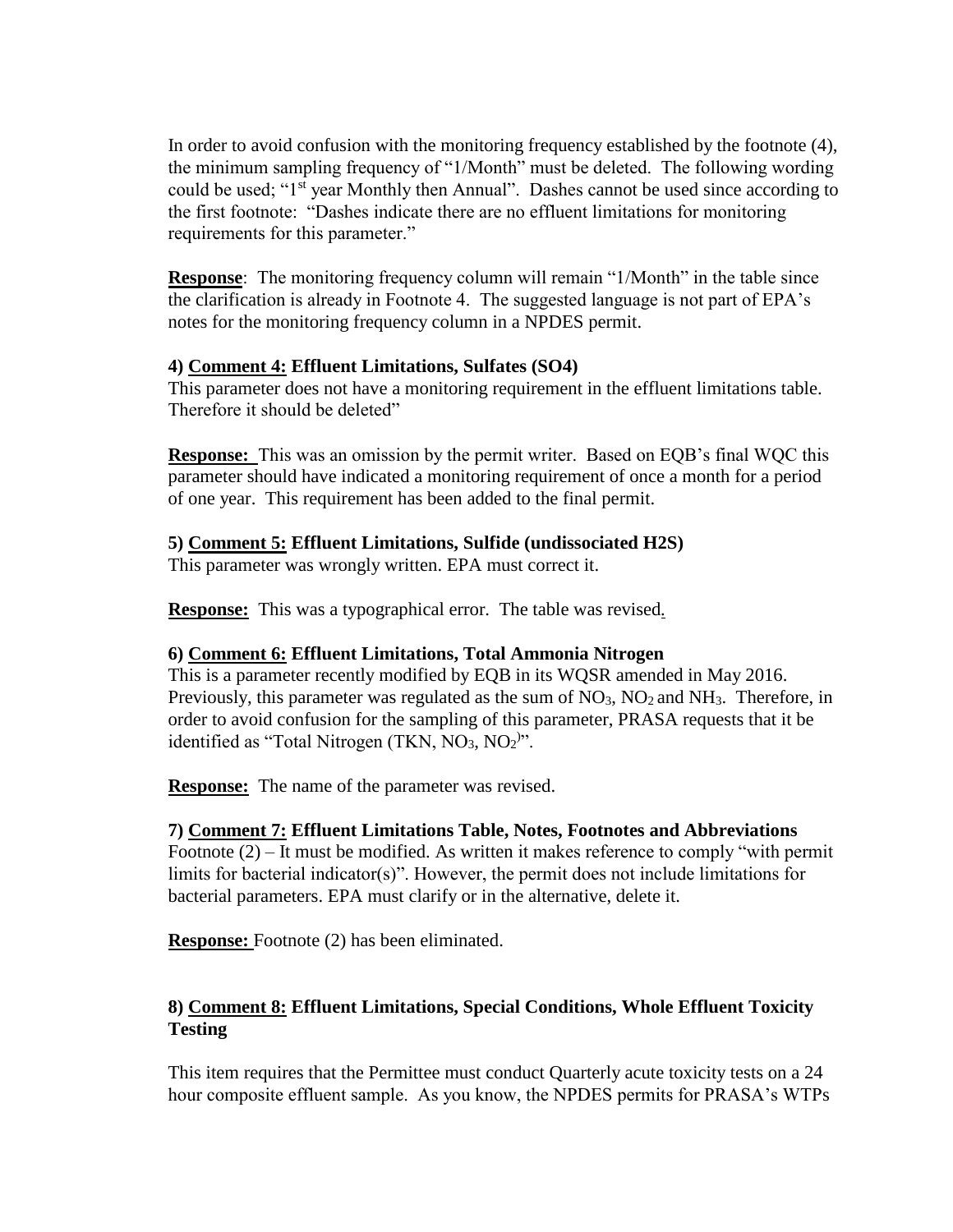requires monitoring using only grab samples. That's the reason why our WTP's has never had an auto sampler, different form our WWTPS.

**Response:** Condition was revised to require Grab sampling.

### **F. VEGA BAJA WTP COMMENTS (PR0024104)**

#### 1) **Comment 1: GENERAL**

The page numbering needs to be corrected through the entire permit.

**Response:** The pages in the permit were revised.

#### 2) **Comment 2: Rationale for Permit Requirements.**

The acronyms TBELS does not require to have the "S" at the end. The acronym used for the "Puerto Rico Water Quality Standards Regulation (PRWQS)" is incomplete. EPA must correct it to PRWQSR thru the entire permit.

**Response:** This was a typographical error. The acronyms have been corrected thru the entire permit.

#### **3) Comment 3: Impaired Waters and Total Maximum Daily Loads (TMDLs)** Waste Load Allocation must be defined.

**Response:** This was a typographical error. The acronym has been defined.

### **4) Comment 4: Effluent Limitations Table, Dissolved Oxygen**

The symbol greater than or equal must be attached to the effluent lamination to request results higher than or equal to 5.0 mg/L. It should read as  $> 5.0$ .

**Response:** The language was revised for clarification purposes.

### **5) Comment 5: Effluent Limitations Table, Flow**

PRASA does not understand why EPA is requiring Monitoring Only for the Average Monthly and Average Weekly columns. This is a filtration facility no a POTW. Therefore, PRASA requests that dashes must be included in both columns.

**Response:** This was a typographical error, dashes were include in both columns.

### **6) Comment 6: Effluent Limitations Table, Sulfates (SO4)**

This parameter must be deleted from the table. According to the dashes included in the 3 columns there are no effluent limitations or monitoring requirements for this parameter. However, if the parameter needs to stay in the permit, in order to avoid confusion with the monitoring frequency established by the footnote (4), the minimum sampling frequency of "1/Month" must be deleted. The following wording could be used; "1st year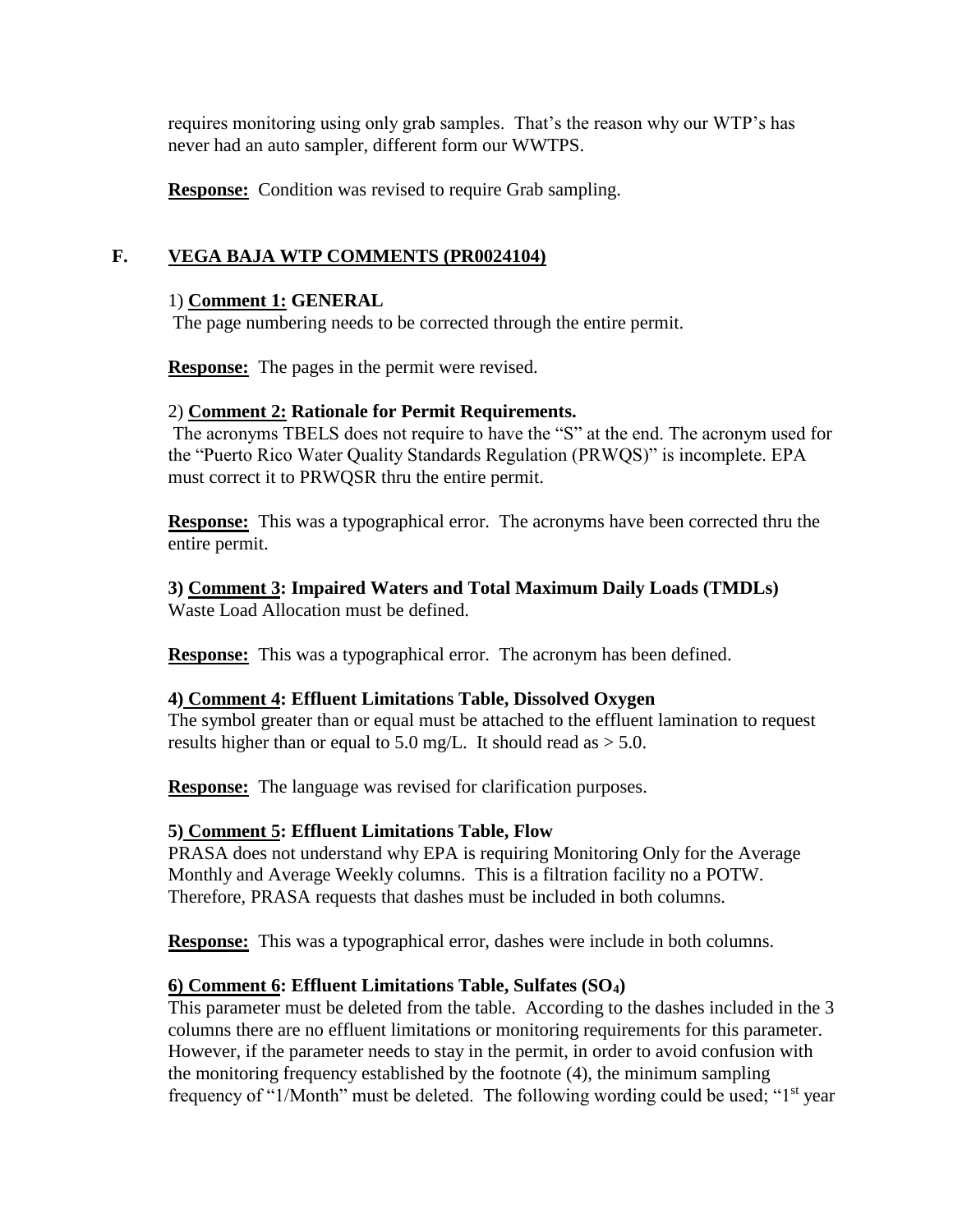Monthly then Annual". Dashes cannot be used since according to the first footnote: "Dashes indicate there are no effluent limitations for monitoring requirements for this parameter." Also, the word "Monitor" must be included in the Maximum daily column.

**Response**: The dashes in the Maximum daily column for this parameter were a typographical error. The table was revised to read "Monitor".

The monitoring frequency column will remain as "1/Month" in the table since the clarification is already in Footnote 3. The suggested language is not part of EPA's notes for the monitoring frequency column in a NPDES permit.

### **7) Comment 7: Effluent Limitations Table, Sulfide**

Based on EQB's Final WQC of June 24, 2016 and the reference to footnote (7), EPA must identify correctly this parameter as Sulfide (undissociated  $H_2S$ ).

**Response:** Parameter name was revised to read Sulfide (undissociated H<sub>2</sub>S).

### **8) Comment 8: Total Dissolved Solids**

Dashes needs to be included in the "Average Monthly" and Average weekly" columns.

**Response:** Dashes were included in both columns as requested by PRASA.

### **9) Comment 9: Total Phosphorus**

Dashes needs to be included in the "Average Monthly" and Average weekly" columns.

**Response:** Dashes were included in both columns as requested by PRASA.

## **10) Comment 10**: Effluent Limitations Table, Total Nitrogen

In order to avoid confusion with the monitoring frequency established by the footnote (5), the minimum sampling frequency of 1/Month" must be deleted. The following wording could be used; "1st year Monthly then Annual". Dashes cannot be used since according to the first footnote: "Dashes indicate there are no effluent limitations for monitoring requirements for this parameter."

Response: The monitoring frequency column will remain "1/Month" in the table since the clarification is already in Footnote 3. The suggested language is not part of EPA's notes for the monitoring frequency column in a NPDES permit.

## **11) Comment 11: Effluent Limitations Table, Whole Effluent Toxicity Dashes needs to be included in the "Average Monthly" and Average weekly" columns.**

**Response:** Dashes were included in both columns as requested by PRASA.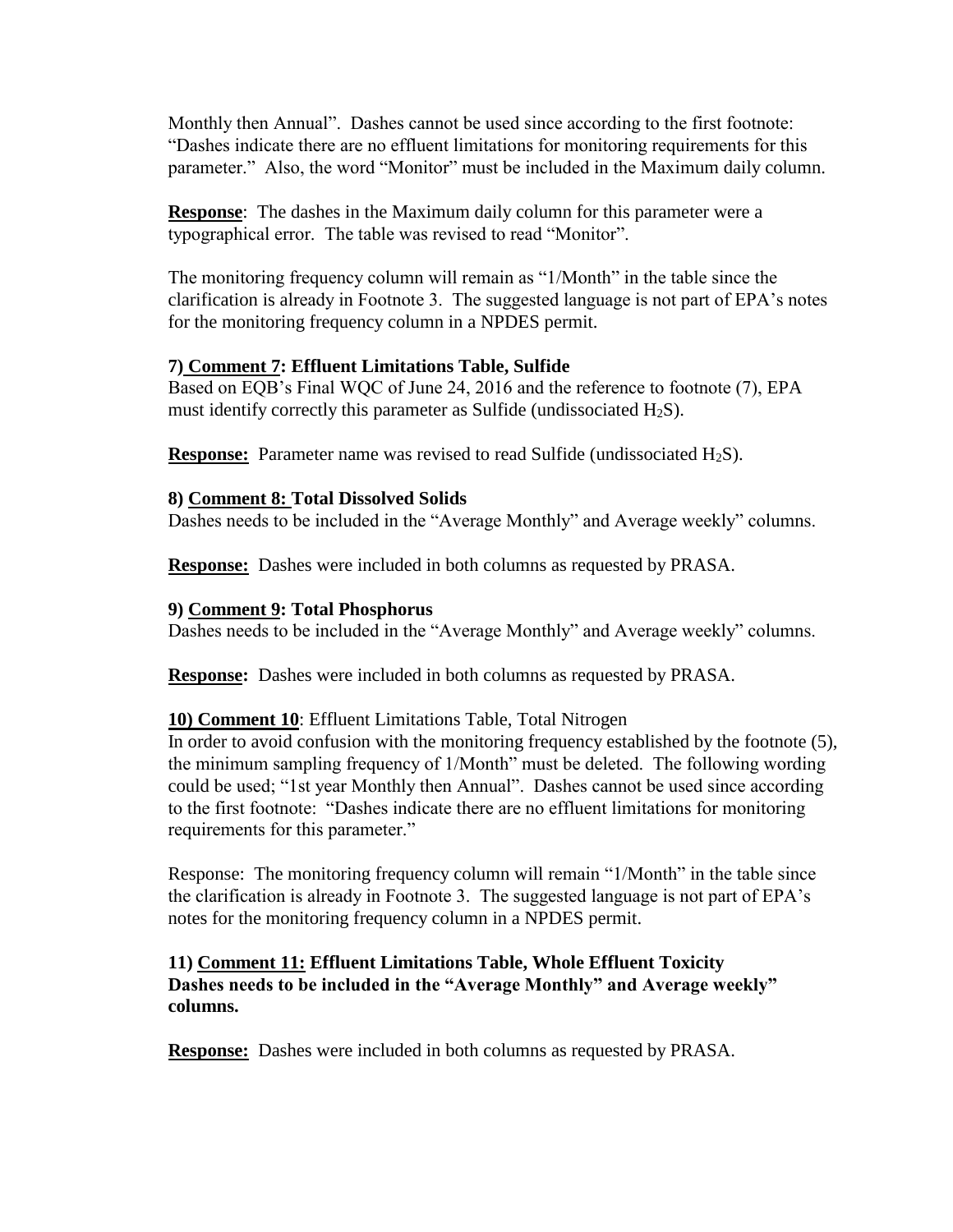## **12) Comment 12: Effluent Limitations Table, Footnote (3)**

It must be modified to reference Special Conditions e & f instead of g &h.

**Response:** This was a typographical error. The correct reference have been made in the final permit.

### **13) Comment 13: Effluent Limitations Table, Footnote (6)**

It must be modified to reference Special Condition i instead of k.

**Response:** This was a typographical error. The correct reference has been made in the final permit.

### **G. BARRIO NUEVO COMMENTS WTP (PR0026301)**

### 1) **Comment 1: GENERAL**

The page numbering needs to be corrected through the entire permit.

**Response:** The pages in the permit were revised.

### 2) **Comment 2: Rationale for Permit Requirements.**

The acronyms TBELS does not require to have the "S" at the end. The acronym used for the "Puerto Rico Water Quality Standards Regulation (PRWQS)" is incomplete. EPA must correct it to PRWQSR thru the entire permit.

**Response:** This was a typographical error. The acronyms have been corrected thru the entire permit.

### **3) Comment 3: Impaired Waters and Total Maximum Daily Loads (TMDLs)**

The statement that indicates that TMDLs have been developed and approved by the EPA for to BOD, Copper and Ammonia does not concur with the Puerto Rico 305(b) / 303 (d) Integrated Reports published by EQB. EPA must revise the statement to indicate the correct parameters. Also WLA must be defined.

**Response:** The language was revised and now states that the TMDL was approved by Fecal Coliform, according to EQB's 305(b) / 303 (d) Integrated Report. Also, WLA was defined in this section of the final NPDES permit.

### **4) Comment 4: Effluent Limitations Table, Sulfates (SO4)**

In order to avoid confusion with the monitoring frequency established by the footnote (4), the minimum sampling frequency of "1/Month" must be deleted. The following wording could be used; "1<sup>st</sup> year Monthly then Annual". Dashes cannot be used since according to the first footnote: "Dashes indicate there are no effluent limitations for monitoring requirements for this parameter."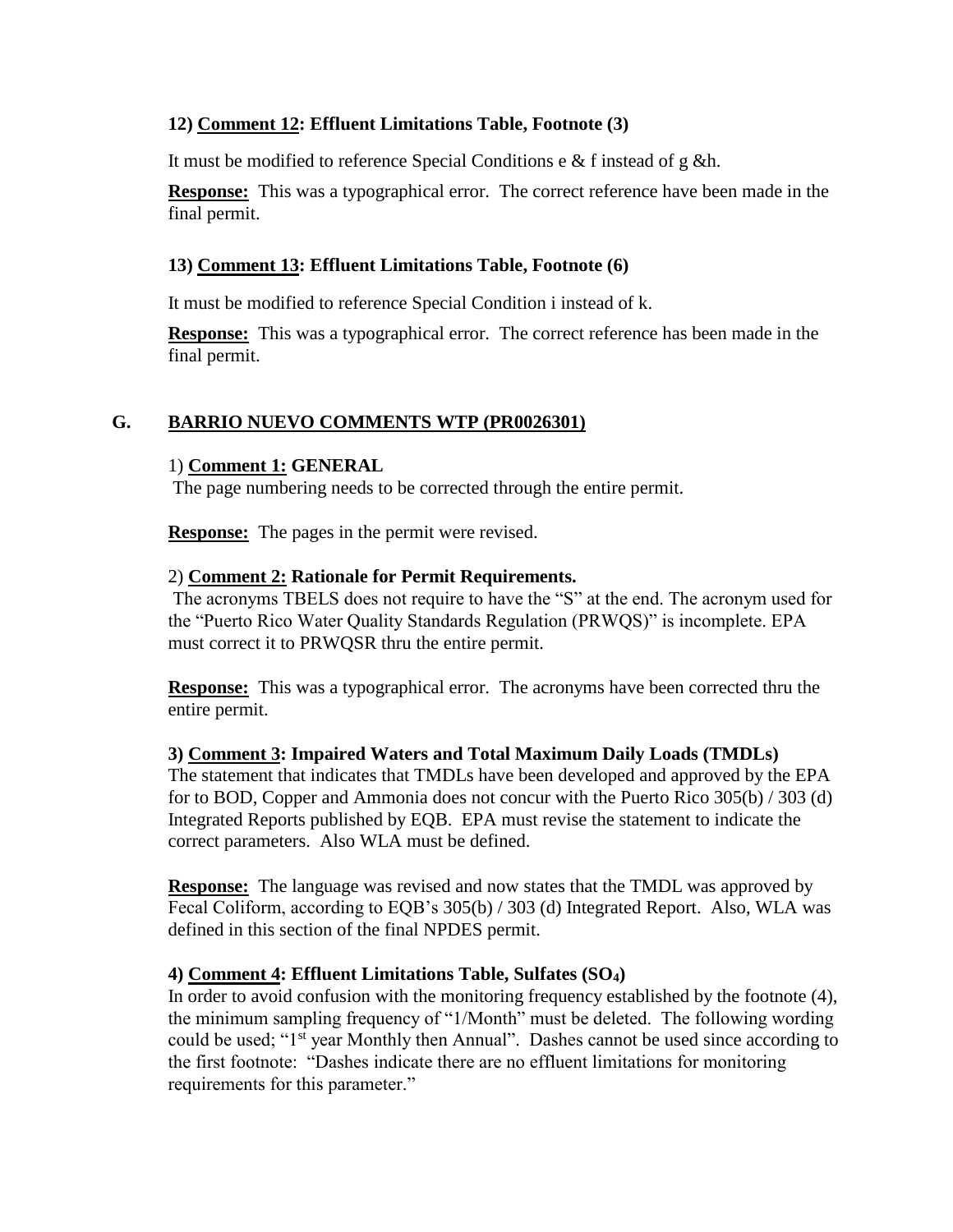**Response:** The monitoring frequency column will remain "1/Month" in the table since the clarification is already in Footnote 3. The suggested language is not part of EPA's notes for the monitoring frequency column in a NPDES permit.

### **5) Comment 5: Effluent Limitations Table, Dissolved Oxygen**

EPA must clarify why footnote (3) apply to this parameter. Also, dashes needs to be included in the Average monthly and Average Weekly columns according to the first footnote that establishes that dashes indicate there are no effluent limitations or monitoring requirements for this parameter.

**Response**: Footnote (3) does not apply to this parameter, the permit was revised to reflect this. Also, dashes were added to in the Average Monthly and Weekly columns for Dissolved Oxygen.

### **6) Comment 6: Effluent Limitations Table, Total Ammonia Nitrogen**

This is a parameter recently modified by EQB in its WQSR amended in May 2016. Previously, this parameter was regulated as Total Ammonia which means the concentration of only ammonia (NH3). However, EQB's 2016 WQSR amendments defines the parameter of Total Ammonia Nitrogen (TAN) as the sum of ammonium (NH<sub>4</sub><sup>+</sup>) and ammonia (NH<sub>3</sub>) concentrations." Therefore, in order to avoid confusion for the sampling of this parameter, PRASA requests that it be identified as "Total Ammonia Nitrogen  $(NH_3, NH_4^+)$ ".

**Response:** EPA has incorporated this parameter pursuant to the final WQC mandated by EQB. See response to A.1., above.

## **7) Comment 7: Effluent Limitations Table, Footnote (2)**

It must be modified. As written it make reference to comply with permit limits for bacterial indicators. However, the permit does not include limitations for bacterial parameters. EPA must clarify or in the alternative, delete it.

**Response:** After consideration, EPA has decided to eliminate this footnote and revised the footnotes numbering accordingly.

## **H. LARES NUEVA (ESPINO) COMMENTS WTP (PR0026701)**

### **1**) **Comment 1: GENERAL**

The page numbering needs to be corrected through the entire permit.

**Response:** The pages in the permit were revised.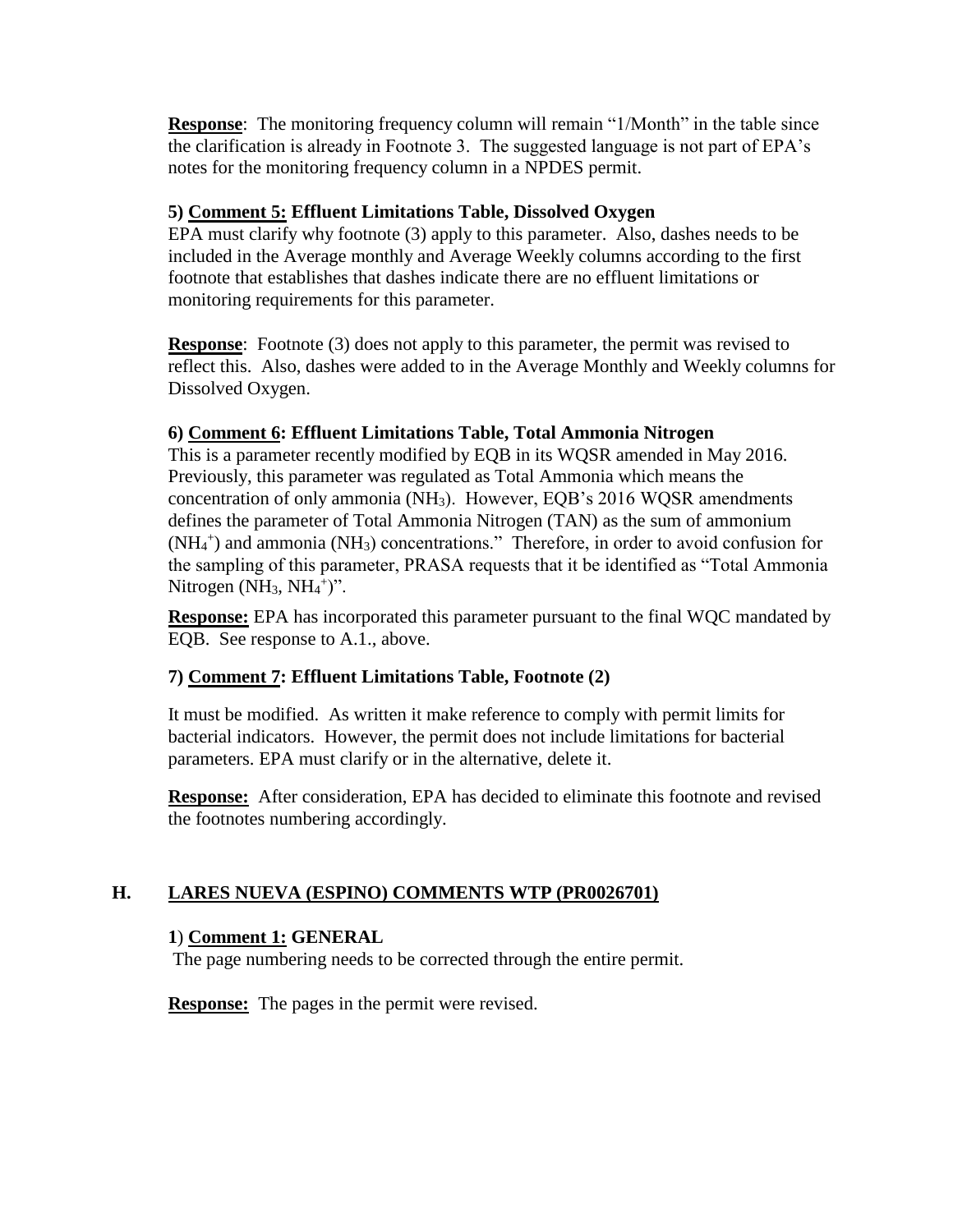### **2) Comment 2: Rationale for Permit Requirements.**

The acronyms TBELS does not require to have the "S" at the end. The acronym used for the "Puerto Rico Water Quality Standards Regulation (PRWQS)" is incomplete. EPA must correct it to PRWQSR thru the entire permit.

**Response:** This was a typographical error. The acronyms have been corrected thru the entire permit.

### **3) Comment 3: Impaired Waters and Total Maximum Daily Loads**

The title section is repeated. Also, the acronym WLA must be defined.

**Response:** The language was revised.

### **4) Comment 4: Effluent Limitations Table, Sulfates (SO4)**

This parameter must be deleted from the table. According to the dashes included in the 3 columns there are no effluent limitations or monitoring requirements for this parameter. However, if the parameter needs to stay in the permit, in order to avoid confusion with the monitoring frequency established by the footnote (4), the minimum sampling frequency of "1/Month" must be deleted. The following wording could be used; "1<sup>st</sup> year Monthly then Annual". Dashes cannot be used since according to the first footnote: "Dashes indicate there are no effluent limitations for monitoring requirements for this parameter." Also, the word "Monitor" must be included in the Maximum daily column.

**Response**: The dashes in the Maximum daily column for this parameter were a typographical error. The table was revised to read "Monitor".

The monitoring frequency column will remain as "1/Month" in the table since the clarification is already in Footnote 3. The suggested language is not part of EPA's notes for the monitoring frequency column in a NPDES permit.

### **5) Comment 5: Effluent Limitations Table, Pentachlorophenol**

Dashes needs to be included in the Average Monthly columns.

**Response:** Dashes were included in the final NPDES permit.

## **6) Comment 6: Effluent Limitations Table, Footnote (2)**

It must be modified. As written it make reference to comply with permit limits for bacterial indicators. However, the permit does not include limitations for bacterial parameters. EPA must clarify or in the alternative, delete it.

**Response:** After consideration, EPA has decided to eliminate this footnote and revised the footnotes numbering accordingly.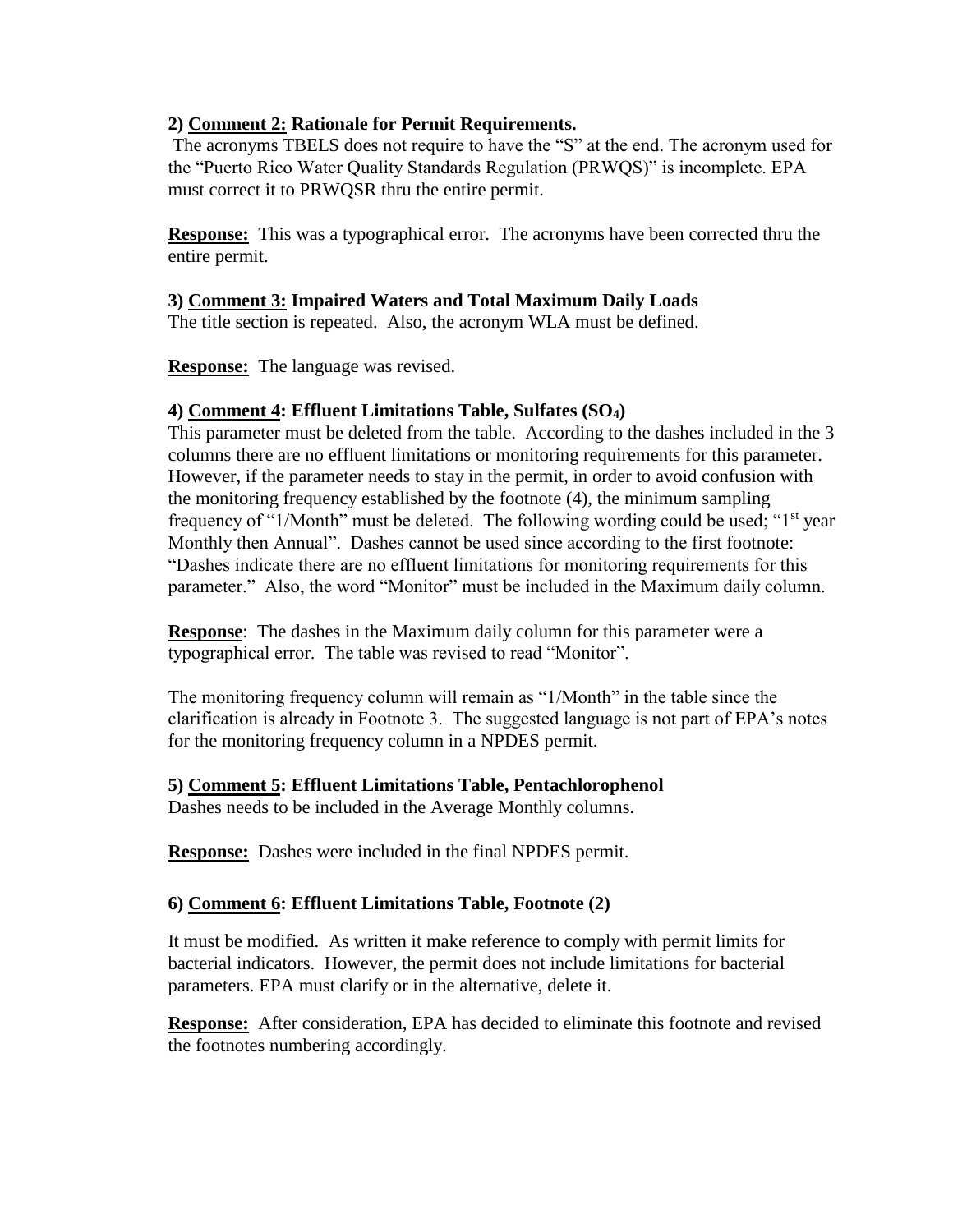## **7) Comment 7: Special Condition, Whole Effluent Toxicity Testing**

This item requires that the Permittee conduct Quarterly acute toxicity tests on a 24-hour composite effluent sample. As you now, the NPDES permits for PRASA's WTPs requires monitoring using only gram samples. That's the reason why our WTPS has never had an auto sampler, different from our wastewater treatment plants.

Based on the above, PRASA requests that this special condition be modified to require only grab samples in the Whole Effluent Toxicity (WET) Testing.

**Response**: This permit does not require composite sample for its toxicity testing.

## **I. MINILLAS WTP COMMENTS (PR0026794)**

### 1) **Comment 1: GENERAL**

The page numbering needs to be corrected through the entire permit.

**Response:** The pages in the permit were revised.

#### 2) **Comment 2: Rationale for Permit Requirements.**

The acronyms TBELS does not require to have the "S" at the end. The acronym used for the "Puerto Rico Water Quality Standards Regulation (PRWQS)" is incomplete. EPA must correct it to PRWQSR thru the entire permit.

**Response:** This was a typographical error. The acronyms have been corrected thru the entire permit.

### **3) Comment 3: Effluent Limitations Table, Footnote (2)**

It must be modified. As written it make reference to comply with permit limits for bacterial indicators. However, the permit does not include limitations for bacterial parameters. EPA must clarify or in the alternative, delete it.

**Response:** After consideration, EPA has decided to eliminate this footnote and revised the footnotes numbering accordingly.

### **4) Comment 4: Effluent Limitations Table, Footnote (3)**

It must be modified to reference Special Conditions 7 & 8 instead of 5 &6.

**Response:** This was a typographical error. The correct reference have been made in the final permit.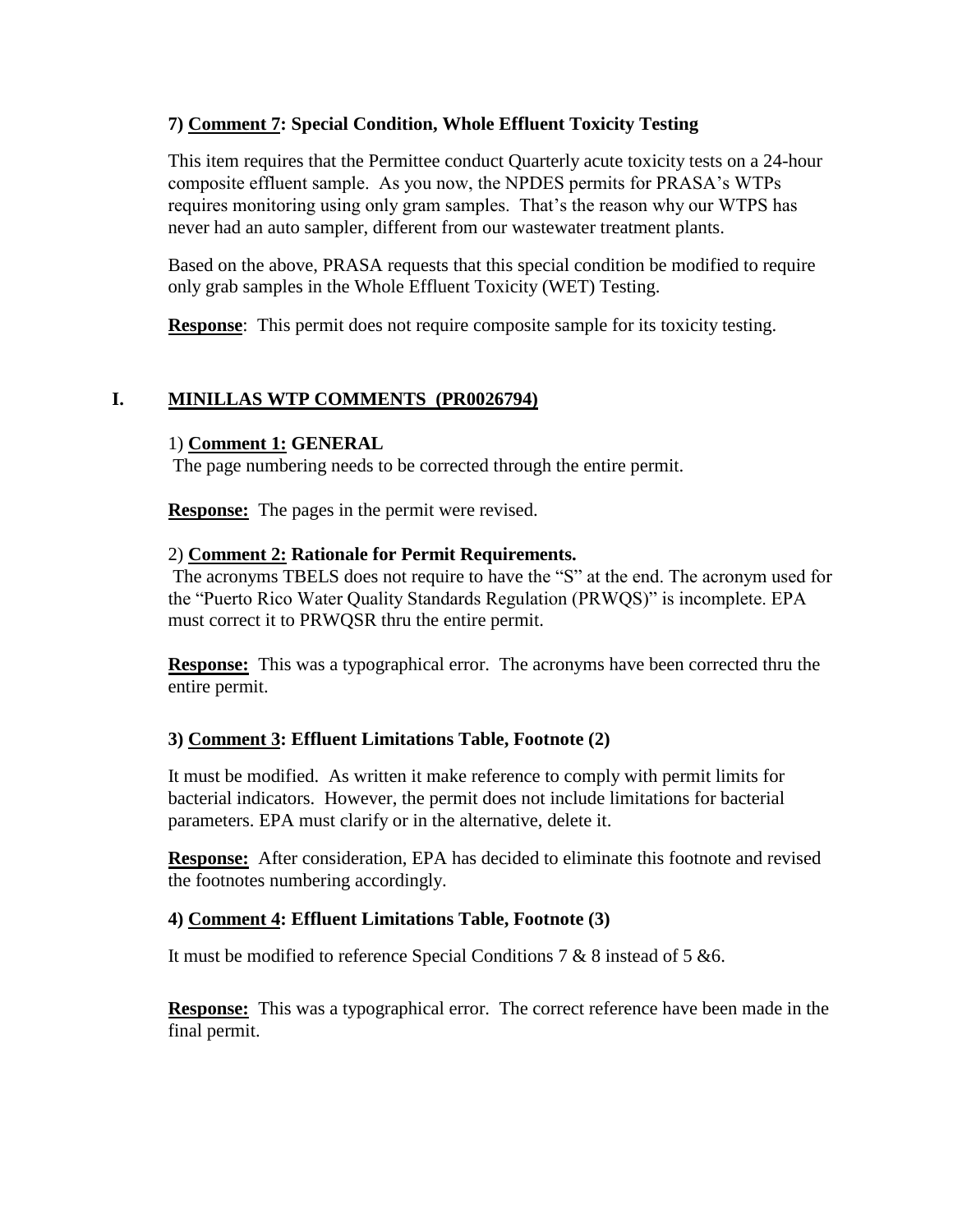## **J. AGUAS BUENAS WTP COMMENTS (PR0020273)**

### **1) Comment 1, GENERAL COMMENTS**

Cover Page – The municipality, state and zip code (Aguas Buenas, PR 00703) are repeated.

**Response**: This was a typographical error. The address has been corrected.

## **2) Comment 2, BACKGROUND, Rationale for Permit Requirements**

The acronyms TBEL, WQBEL and CFR must be defined before they are used. Also the acronym TBELS does not require to have the "S" at the end. The acronym used for the "Puerto Rico Water Quality Standards Regulation (PRWQSR)" is incomplete. EPA must correct it to PRWQSR thru the entire permit.

**Response: This was a typographical error. The acronyms have been corrected thru the entire permit.**

### **3) Comment 3, BACKGROUND, Impaired Waters and Total Maximum Daily Loads (TMDLs)**

The statement that indicates that "TMDLs have been developed and approved by EPA for the following parameters: BOD5, Copper and Ammonia" does not concur with the Puerto Rico 305(b)/303(d) Integrated reports published by the Environmental Quality Board (EQB). EPA must revise the statement to indicate the correct parameters. Also, the acronym WLA (Waste Load Allocation) must be defined.

**Response:** This was a typographical error and the parameters have been modified. The WLA acronym has been defined.

### **4) Comment 4, Public Participation**

EPA must explain the reason to include the following sentence at the end of this section: "There were no comments received during the public comment period."

**Response**: The Public Participation statement was modified.

## **5) Comment 5: Effluent Limitations Table, BOD**

"The "Minimum sampling frequency" for the minimum % removal must be modified to "1/Month". Since this is a calculation (not a sampling) and it is calculated every month, PRASA understands that it must appear as "1/Month", as established in the others draft permits already issued. The "2/Month" term can be erroneously interpreted that the BOD<sub>5</sub> % removal must be calculated twice in a month.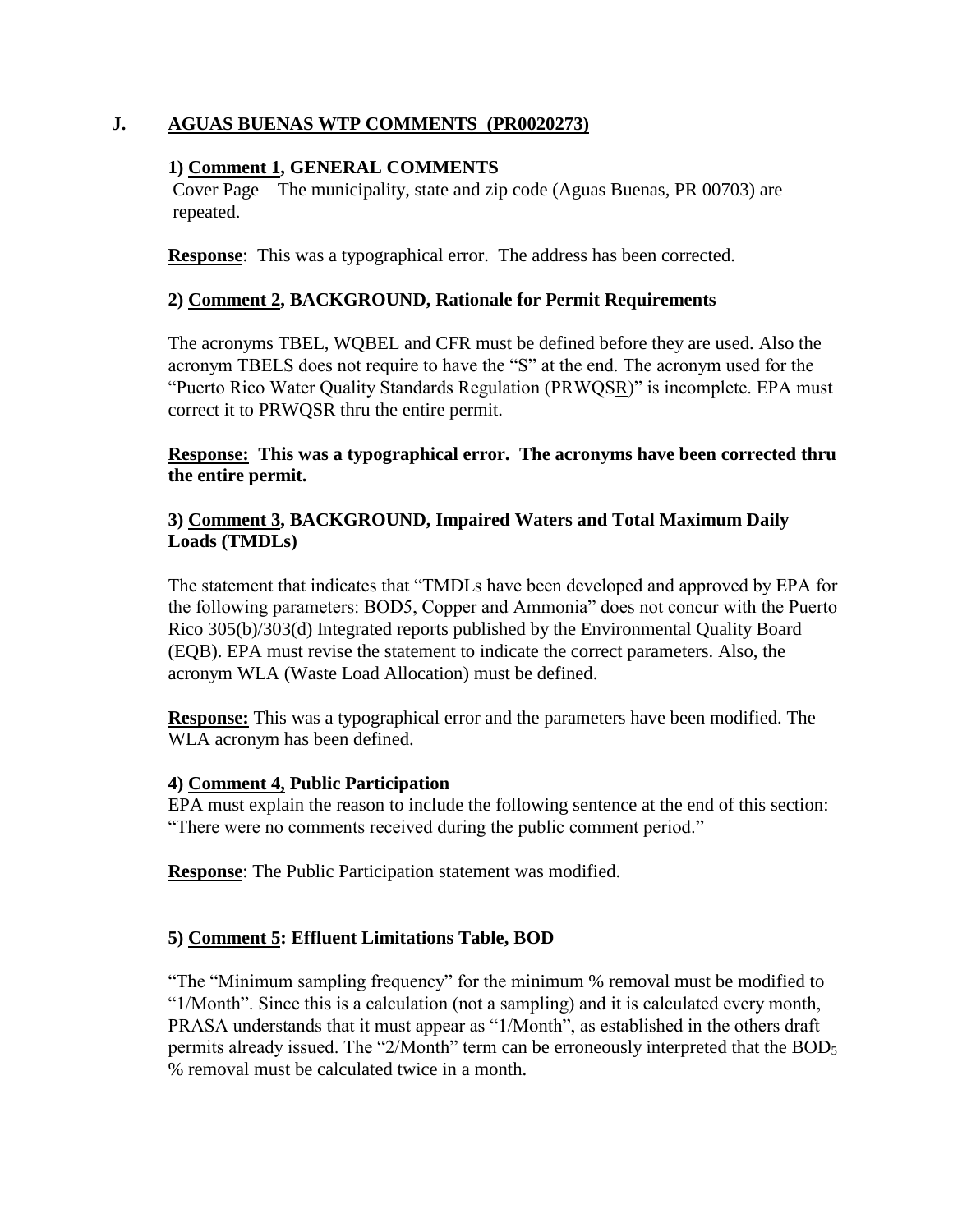**Response:** The 2/Month term should be interpreted that the calculation should be made twice in a month and be kept at the plant. This information should be helpful to PRASA in understanding the operation of their facility.

## **6) Comment 6: Effluent Limitations Table, TSS**

The "Minimum sampling frequency" for the minimum % removal must be modified to "1/Month". Since this is a calculation (not a sampling) and it is calculated every month, PRASA understands that it must appear as "1/Month", as established in the others draft permits already issued. The "2/Month" term can be erroneously interpreted that the TSS % removal must be calculated twice in a month.

**Response:** The 2/Month term should be interpreted that the calculation should be made twice in a month and be kept at the plant. This information should be helpful to PRASA in understanding the operation of their facility.

## **7) Comment 7: Effluent Limitations Table, Dissolved Oxygen**

In order to avoid confusion, the following new footnote (8) must be added to clarify the dissolved oxygen limitation: "(8) The Dissolved Oxygen limit is an instantaneous minimum"

**Response**: Footnote 8 was added.

## **8) Comment 8**: **Effluent Limitations Table, Enterococci**

A footnote must be added to clearly indicate that the value of 35 colonies/100 ml corresponds to a geometric mean. The following language used in other permits recently issued could be also added to the enterococci's footnote (4): "This average monthly effluent limitation is expressed as a geometric (or log) mean".

**Response**: Footnote 4 was modified.

## **9) Comment 9**: **Effluent Limitations Table, Total Ammonia Nitrogen**

This is a parameter recently modified by EQB in its WQSR amended in May 2016. Previously, this parameter was regulated as "Total Ammonia" which means that concentration of only Ammonia (NH3) (See plant's existing permit). However, EQB's 2016 WQSR amendments defines the parameter of "Total Ammonia Nitrogen (TAN)" as "the sum of ammonium  $(NH_4^+)$  and Ammonia  $(NH_3)$  concentrations". Therefore, in order to avoid confusion for the sampling of this parameter, PRASA requests that it be identified as "Total Ammonia Nitrogen (NH<sub>4</sub><sup>+</sup>, NH<sub>3</sub>)".

**Response:** (NH<sub>4</sub><sup>+</sup>, NH<sub>3</sub>) was added as identification for the parameter Total Ammonia Nitrogen.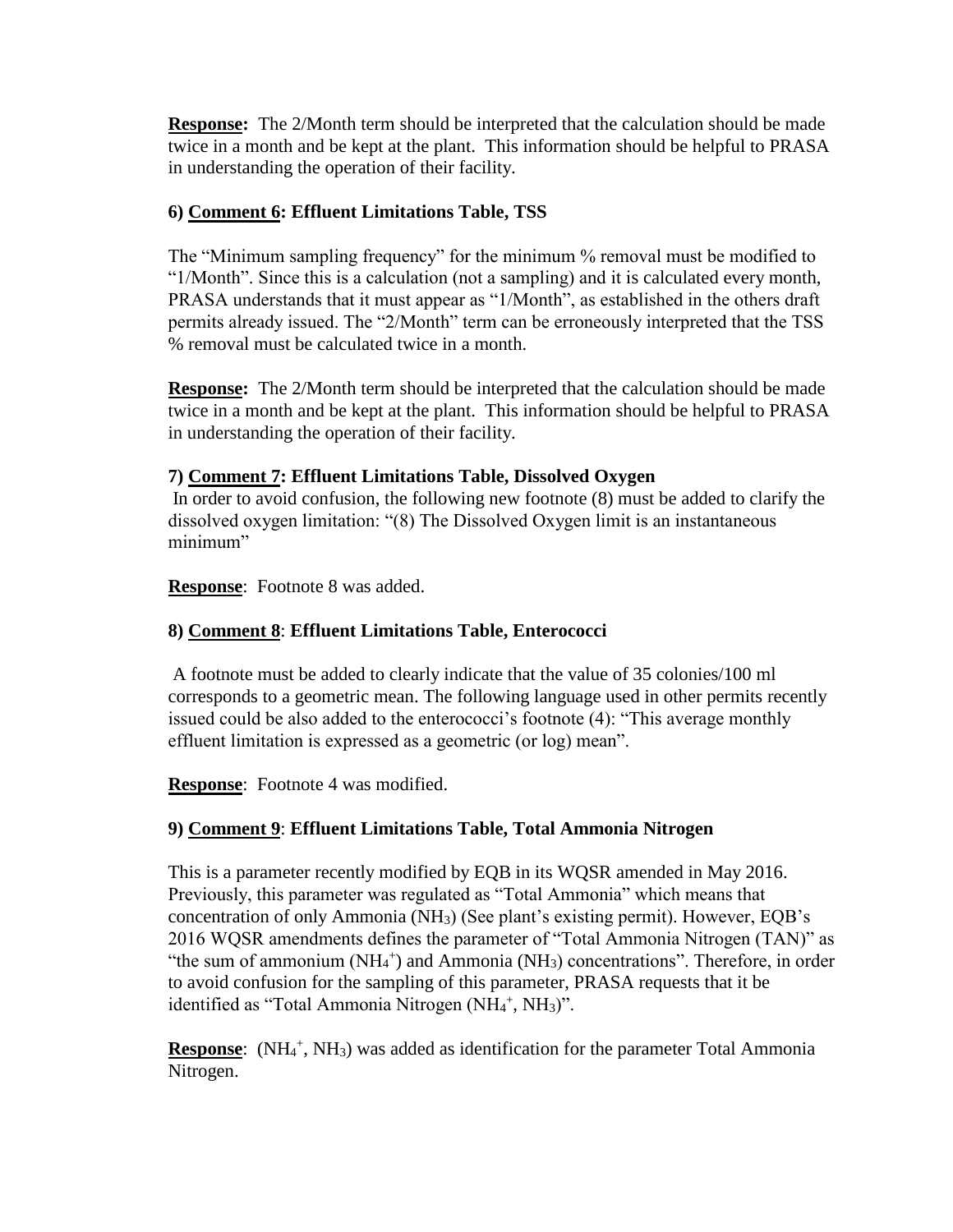## **10) Comment 10: Effluent Limitations Table, Footnote (4)**

The word "geometric" is repeated. It must be corrected to read as established I EQB's Final WQC of June 24, 2016: "The enterococci density geometric mean..."

**Responses**: Those were typographical errors and footnote (4) was added.

## **11) Comment 11: Effluent Limitations Table, Footnote (6)**

It must be modified to read as follows: "See Part IV.B.1 Special Condition j of this permit".

**Responses**: Those were typographical errors and footnote (6) were corrected.

## **12) Comment 12: Effluent Limitations Table, Footnote (8)**

Based on the previous comment to Dissolved Oxygen the following note must be added: "(8) The Dissolved Oxygen limit is an instantaneous minimum".

**Responses**: Those were typographical errors and footnotes (8) was added.

## **K. CIALES WWTP COMMENTS (PR0020427)**

## **1) Comment 1, GENERAL COMMENTS**

The acronym used for the "Puerto Rico Water Quality Standards Regulation (PRWQS)" is incomplete. EPA must correct it to PRWQSR thru the entire permit.

**Response:** Acronym has been corrected.

## **2) Comment 2, BACKGROUND, Rationale for Permit Requirements**

The acronyms TBEL, WQBEL and CFR must be defined before they are used. Also the acronym TBELS does not require to have the "S" at the end. The acronym PRWQS used for the "Water Quality Standards Regulation" is incomplete. EPA must correct it to "PRWQSR" in this section and the following ones where it is used.

**Response:** Regarding the PRWQS acronym, this was a typographical error. All other acronyms have been corrected thru the entire permit.

## **3) Comment 3, BACKGROUND, Impaired Waters and Total Maximum Daily Loads (TMDLs)**

The statement that indicates that "This facility does not discharge to an impaired water" does not concur with the Puerto Rico 305(b)/303(d) Integrated Reports published by the Environmental Quality Board (EQB). EPA must revise the statement.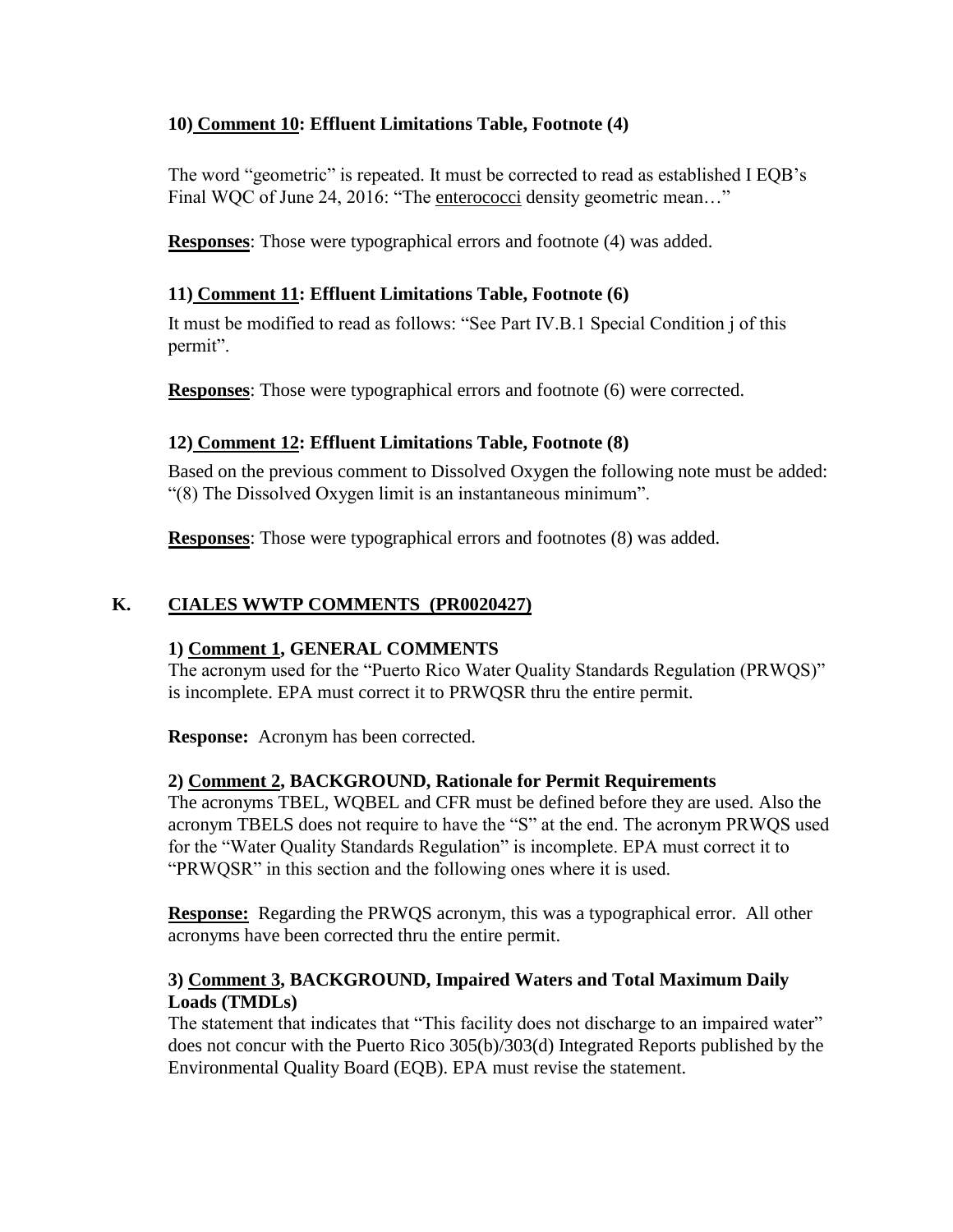Response: The statement was corrected to say: "This facility **does discharge to** an impaired water."

## **4) Comment 4**: **Effluent Limitations Table, Influent BOD<sup>5</sup> & Influent TSS**

PRASA does not understand why it is required to sampling 1/Week the influent BOD<sup>5</sup> and TSS while the effluent is required to monitor 1/Month.

**Response:** This was a typographical error. BOD<sub>5</sub> and TSS Influent and Effluent are required to be sampled once per week.

## **5) Comment 5**: **Effluent Limitations Table, Enterococci**

A footnote must be added to clearly indicate that the value of 35 colonies/100 ml corresponds to a geometric mean. The following language used in other permits recently issued could be also added to the enterococci's footnote (2): "This average monthly effluent limitation is expressed as a geometric (or log) mean."

**Response:** Footnote (2) was revised. The following language was added: "This average monthly effluent limitation is expressed as a geometric (or log) mean.*"*

## **6) Comment 6**: **Effluent Limitations Table, Total Ammonia Nitrogen (NH3)**

This is a parameter recently modified by EQB in its WQSR amended in May 2016. Previously, this parameter was regulated as "Total Ammonia" which means the concentration of only Ammonia (NH3) (See the plant's existing permit). However, EQB's 2016 WQSR amendments defines the parameter of "Total Ammonia Nitrogen (TAN)" as the sum of ammonium  $(NH_4+)$  and ammonia  $(NH_3)$  concentrations". Therefore, in order to avoid confusion for the sampling of this parameter, PRASA requests that it be defined as "Total Ammonia Nitrogen (NH3, NH4+) according to EQB's WQSR.

**Response**: This parameter (Total Ammonia Nitrogen) was revised at the table to include NH<sub>4</sub>+. Now it reads as follows: "Total Ammonia Nitrogen (NH<sub>3</sub>, NH<sub>4</sub>+).

## **7) Comment 7: Effluent Limitations Table, Footnote (2)**

The beginning of this footnote is confusing and redundant in its language since the word "geometric" is repeated. It must be corrected to read as established in EQB's Final WQC of June 24, 2016: "The enterococci density geometric mean…"

**Response:** Footnote (2) was revised. The beginning of the Footnote (2) now reads as follows: "The enterococci density geometric mean…" as established in EQB's Final WQC of June 24, 2016.

## **8) Comment 8: Effluent Limitations Table, Footnote (3)**

Footnote 3- the word "indicator(s)" at the end of the footnote must be corrected.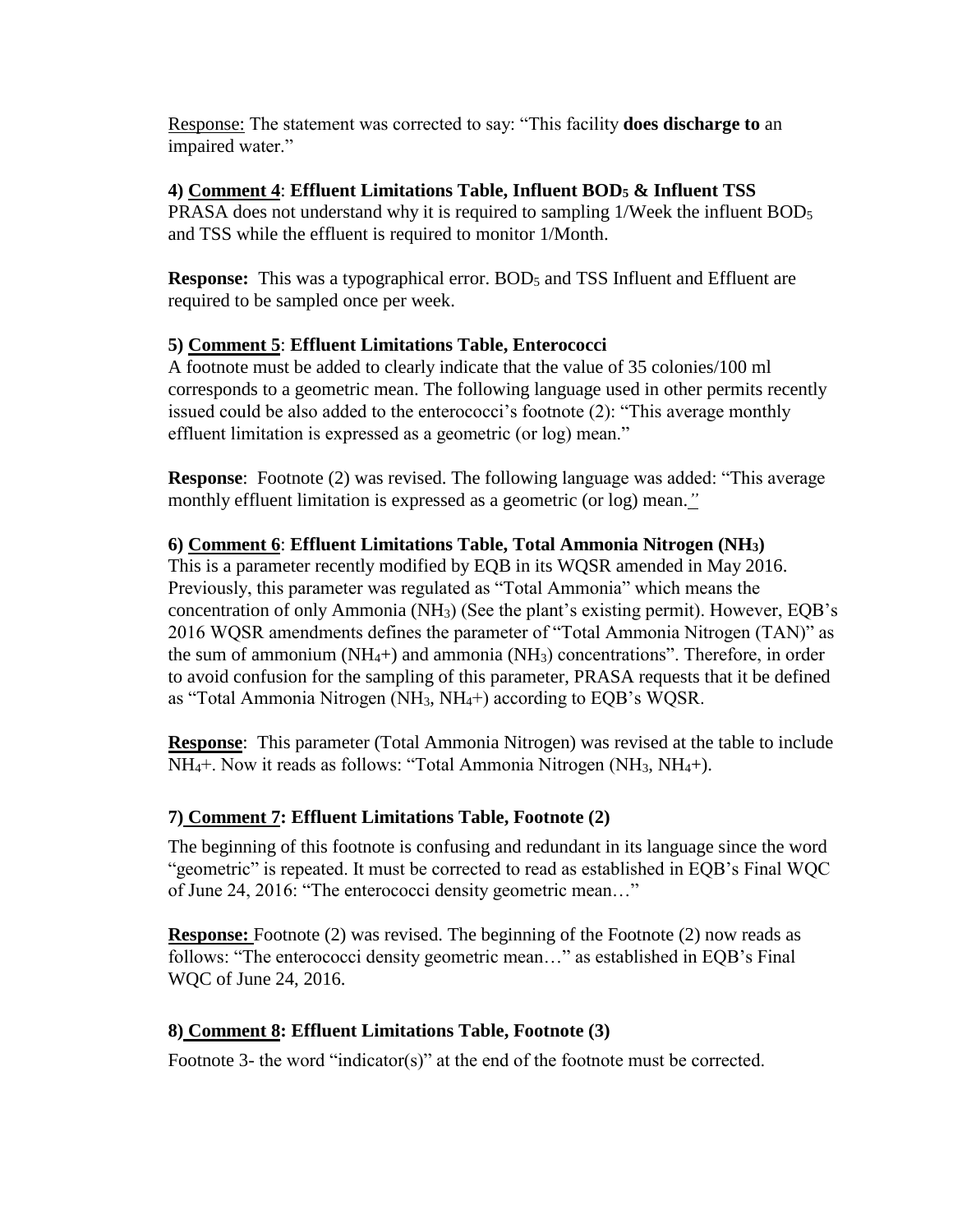**Response**: This was a typographical error. The word "indicator" at the end of the Footnote 3 was corrected.

## **L. JAYUYA WTP COMMENTS (PR0024121)**

## **1) Comment 1, BACKGROUND, Rationale for Permit Requirements**

The acronym used for the "Puerto Rico Water Quality Standards Regulation (PRWQS)" is incomplete. EPA must correct it to PRWQSR thru the entire permit. **Response**: The acronym has been corrected.

## 2**) Comment 2**: **Effluent Limitations Table, Flow**

Dashes (--) need to be included in the Average Monthly and Average Weekly columns.

**Response**: The typographical error has been corrected.

## 3**) Comment 3**: **Effluent Limitations Table**, **Effluent BOD<sup>5</sup>**

The reference to footnote (1) must be moved from the Minimum Sampling Frequency column to the Footnotes column.

**Response**: The typographical error has been corrected.

## 4**) Comment 4**: **Effluent Limitations Table, Color**

Dashes (--) need to be included in the Average Monthly and Average Weekly columns.

**Response**: The typographical error has been corrected.

## 5**) Comment 5**: **Effluent Limitations Table, Dissolved Oxygen**

The symbol greater than or equal must be attached to the effluent limitation to request results higher than or equal to 5.0 mg/L. Also, in order to avoid confusion, the following footnote must be added to clarify the dissolved oxygen limitation.

"The Dissolved Oxygen limit is an instantaneous minimum."

**Response**: A footnote has been added to clarify the limitation and the result requirements.

## 6**) Comment 6**: **Effluent Limitations Table, Suspended, Colloidal or Settleable**

This parameter must be deleted from the table. According to the dashes (--) included in the three columns (Average Monthly, Average Weekly, Maximum Daily) there are no effluent limitations or monitoring requirements for this parameter.

**Response:** The Footnote Column references specifies that the parameter has a narrative limitation.

## 7) **Comment 2**: **Effluent Limitations Table**. **Temperature**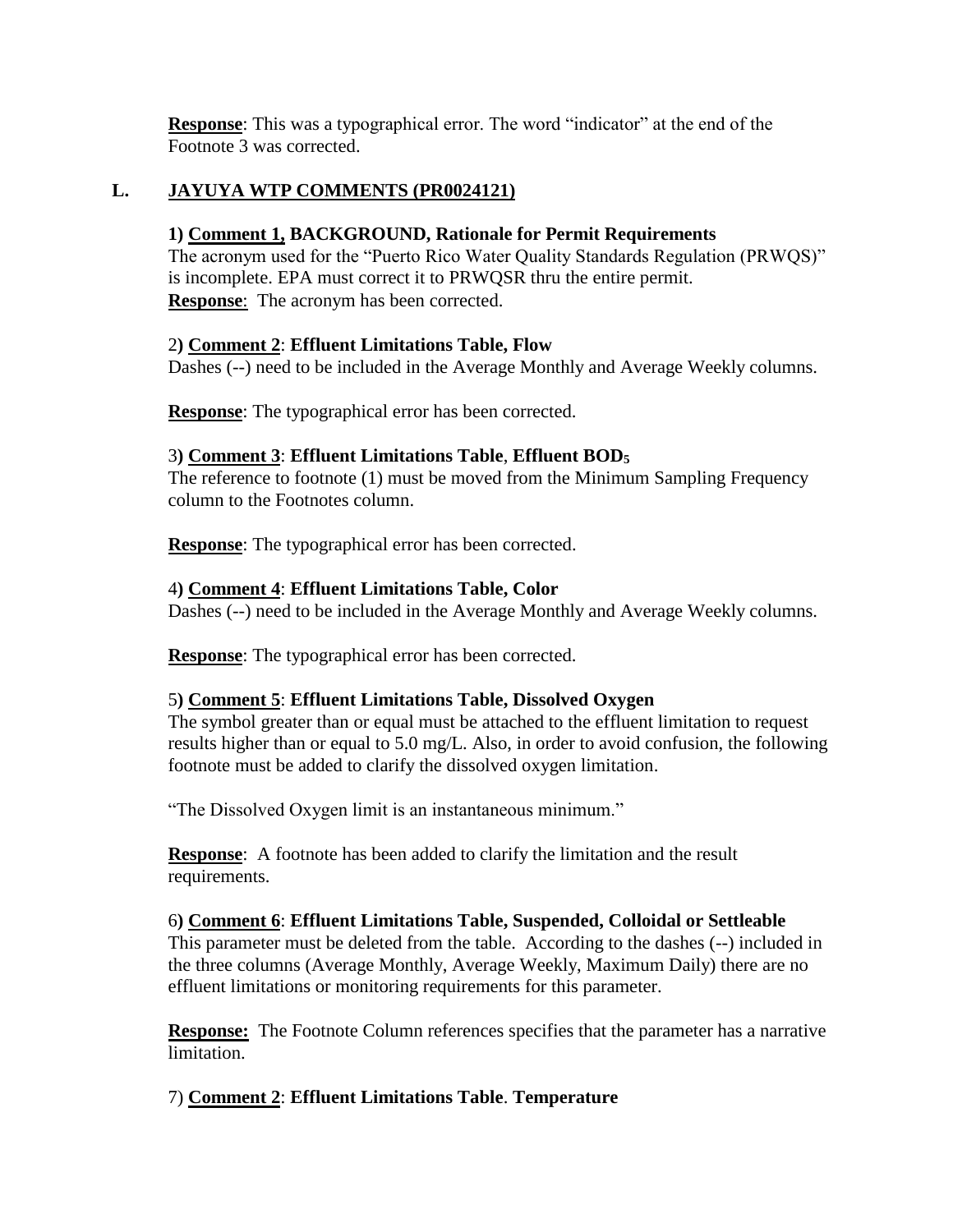PRASA requests that EPA provide the alternative to report this parameter in Celsius degrees as done in other permits.

**Response:** The alternative has been added.

8**) Comment 8**: **Effluent Limitations Table** 8. "Total Ammonia Nitrogen" - This parameter must be deleted from the table. According to the dashes (--) included in the three columns (Average Monthly, Average Weekly, Maximum Daily) there are no effluent limitations or monitoring requirements for this parameter.

**Response:** This was a typographical error. The table was revised to clarify that a monitoring program has been established for this parameter.

## 9**) Comment 9**: **Effluent Limitations Table** Total Dissolved Solids"

This parameter must be deleted from the table. According to the dashes (--) included in the three columns (Average Monthly, Average Weekly, Maximum Daily) there are no effluent limitations or monitoring requirements for this parameter.

**Response**: This was a typographical error. The table was revised to clarify that a monitoring program has been established for this parameter.

### 10**) Comment 10**: **Effluent Limitations Table, Sulfate**

This parameter must be deleted from the table. According to the dashes (--) included in the three columns (Average Monthly, Average Weekly, Maximum Daily) there are no effluent limitations or monitoring requirements for this parameter.

**Response:** This was a typographical error. The table was revised to clarify that a monitoring program has been established for this parameter.

### 11**) Comment 11**: **Effluent Limitations Table** 1, **Turbidity**

The reference to footnote (1) must be deleted. This footnote does not apply to turbidity.

**Response:** The typographical error has been corrected.

12) **Comment 12**: **Effluent Limitations Table**. "Whole Effluent Toxicity" - Dashes (--) need to be included in the Average Monthly and Average Weekly columns. Also, the reference to footnote (7) must be deleted. This footnote does not exist.

**Response:** There is no parameter included in the table for the above.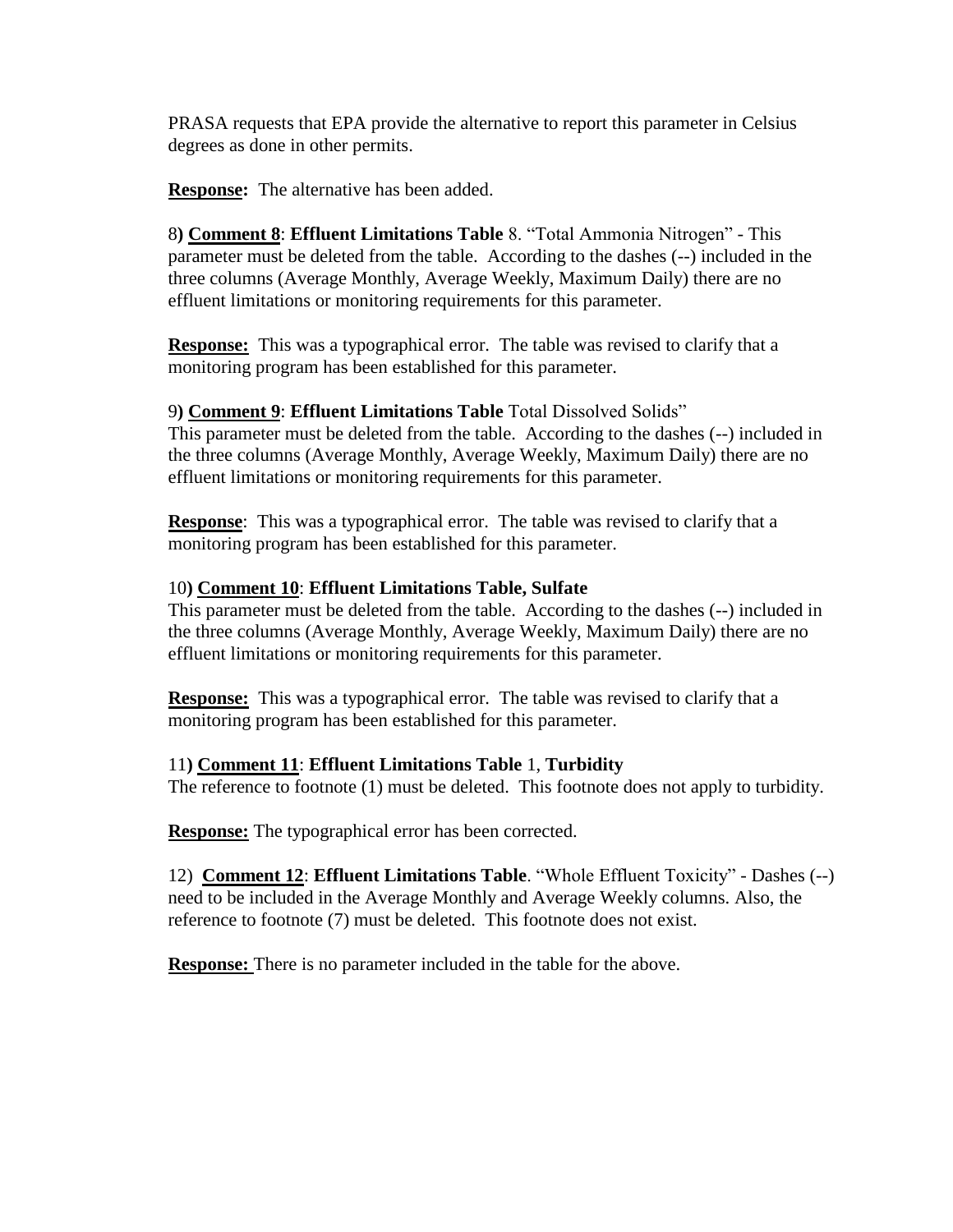### 13**) Comment 13**: **Effluent Limitations May Table, Footnote and Abbreviations.**

**Interim Effluent Limitations –** Not Applicable. PRASA understands that this footnote is unnecessary. It could be confusing since PRASA has negotiated with EPA a Consent Decree (Civil Case No. 3:15-CV-02283 (JAG)) in which the facility is included and for which interim limits were negotiated.

**Response:** The note has been eliminated.

## **M. CIALES WTP COMMENTS (PR00324180)**

### **1) Comment 1: PERMIT COVER PAGE**

The name of the ward must be corrected to Cordillera Ward.

**Response:** The typographical error, the wared name has been corrected.

### **2) Comment 2, BACKGROUND, Rationale for Permit Requirements**

The acronym used for the "Puerto Rico Water Quality Standards Regulation (PRWQS)" is incomplete. EPA must correct it to PRWQSR thru the entire permit.

**Response**: The acronym has been corrected throughout the permit.

### **3) Comment 3**: **Effluent Limitations Table, Dissolved Oxygen**

The symbol greater than or equal must be attached to the effluent limitation to request results higher than or equal to 5.0 mg/L. Also, in order to avoid confusion, the following footnote must be added to clarify the dissolved oxygen limitation.

"The Dissolved Oxygen limit is an instantaneous minimum."

**Response:** A footnote has been added to clarify the limitation and the result requirements.

### 4) **Comment 4**: **Effluent Limitations Table, Sulfates**

This parameter must be deleted from the table. According to the dashes (--) included in the three columns (Average Monthly, Average Weekly, Maximum Daily) there are no effluent limitations or monitoring requirements for this parameter.

**Response:** This was a typographical error. The table was revised to clarify that a monitoring program has been established for this parameter.

### **5) Comment 5**: **Effluent Limitations Table, Temperature**

PRASA requests that EPA provide the alternative to report this parameter in Celsius degrees as done in other permits.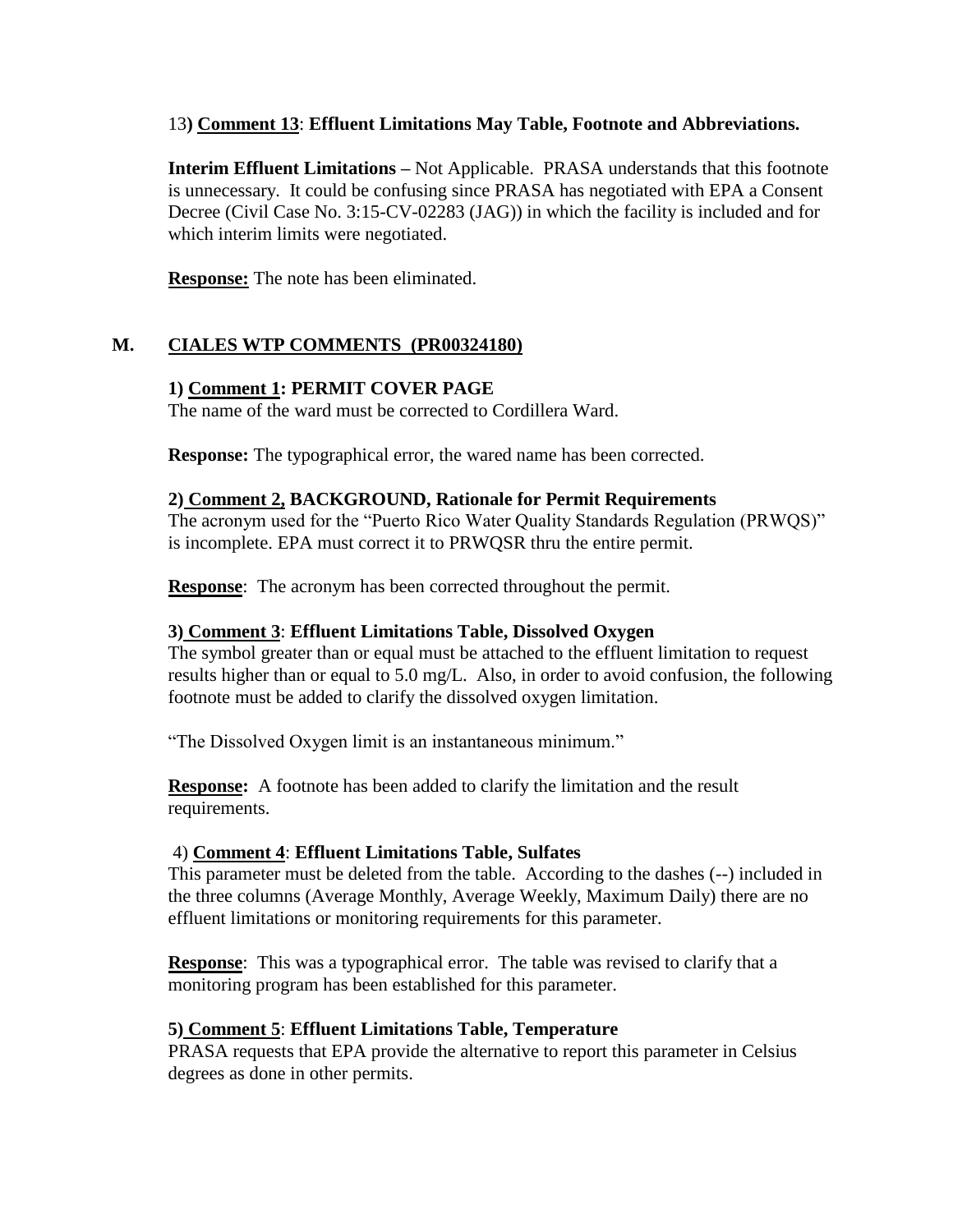**Response:** The alternative has been added.

### **6) Comment: Special Conditions 3, Notes, Footnotes and Abbreviations,**

PRASA understands that this footnote is unnecessary. It could be confusing since PRASA has negotiated with EPA a Consent Decree (Civil Case No. 3:15-CV-02283 (JAG)) in which the facility is included and for which interim limits were negotiated.

**Response:** The note has been eliminated.

## **N. MAMEYES ABAJO WTP (PR0025208)**

### **1) Comment 1: GENERAL**

The page numbering needs to be corrected through the entire permit.

**Response:** The pages in the permit were revised.

### **2) Comment 2, BACKGROUND, Rationale for Permit Requirements**

The acronym PRWQS used for the "Water Quality Standards Regulation" is incomplete. EPA must correct it to "PRWQSR" in this section and the following ones where it is used.

**Response:** This was a typographical error. The acronyms have been corrected thru the entire permit.

## **3) Comment 3, BACKGROUND, Impaired Waters and Total Maximum Daily Loads (TMDLs)**

The statement indicating that "This facility does not discharge to an impaired water" does not concur with the Puerto Rico 305(b)/303(d) Integrated Reports published by the Environmental Quality Board (EQB). EPA must revise the statement.

**Response**: We do recognize that TMDLs were developed for the Limón River. The language was revised in the final permit to read: "This facility **discharges to** an impaired water. TMDLs have been developed and approved by EPA Fecal Coliforms. The effluent limitations in this permit are consistent with the assumptions and requirements of any WLA assigned to the Permittee  $[40 \text{ CFR } 122.44(d)(1)(\text{vii})(B)]$ ."

## 4**) Comment 4**: **Effluent Limitations Table**, **Effluent BOD<sup>5</sup>**

Reference to footnote (5) must be added. The EQB in its Final Water Quality Certificate (WQC) issued on June 24, 2015 added this parameter to the list of parameters with "No Net Addition Limitation" as requested by PRASA on May 26, 2016.

**Response**: This was a typographical error. The table was revised.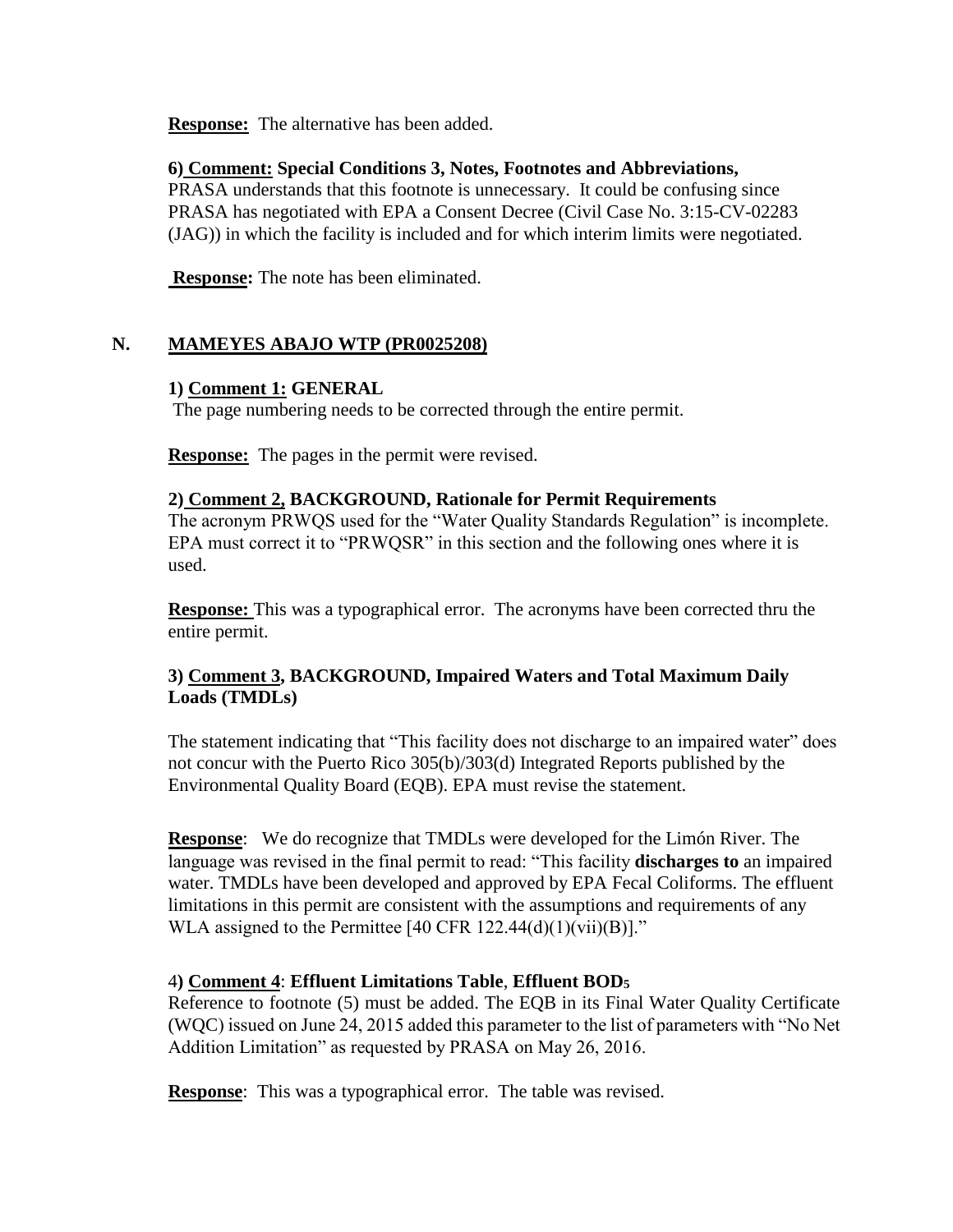## **5) Comment 5: Effluent Limitations Table**, **Sulfates (SO4)**

This parameter must deleted from the table. According to the dashes (--) included in the three (3) columns (Average monthly, Average Weekly, Maximum daily) there are no effluent limitations or monitoring for this parameter.

However, if the parameter needs to stay in the permit, in order to avoid confusion with the monitoring frequency established by the footnote (4) (e.g. monthly for one (1) year and then annually), the minimum sampling frequency of "1/Month" must be deleted. The following wording could be used; " $1<sup>st</sup>$  yr. Monthly then Annual". Dashes  $(-)$  cannot be used since according to the first footnote; "Dashes (--) indicate there are no effluent limitations or monitoring requirements for this parameter." Also, the word "Monitor" must be included in the Maximum daily column.

**Response**: The dashes in the Maximum daily column for this parameter were a typographical error. The table was revised to read "Monitor".

The monitoring frequency column will remain as "1/Month" in the table since the clarification is already in Footnote 3. The suggested language is not part of EPA's notes for the monitoring frequency column in a NPDES permit.

## **O. CAYEY RWWTP COMMENTS (PR0025536)**

### **1) Comment 1: GENERAL**

The page numbering needs to be corrected thru the entire permit. It is noted that the pagination is inconsistent.

**Response**: Page numbering has been corrected

## **2) Comment 2, BACKGROUND, Rationale for Permit Requirements**

The acronym PRWQS used for the "Water Quality Standards Regulation" is incomplete.

**Response**: Acronym has been corrected.

## **3) Comment 3, BACKGROUND, Water Quality Certificate**

The date of the Environmental Quality Board's (EQB's) Final Water Quality Certificate (WQC) must be corrected to June 24, 2016.

**Response:** Corrected to reflect EQB's Final WQC issuance date.

## **4) Comment 4, BACKGROUND, Impaired Waters and Total Maximum Daily Loads (TMDLs)**

The statement indicating that "This facility does not discharge to an impaired water" does not concur with the Puerto Rico 305 (b)/303(d) Integrated Reports published by EQB.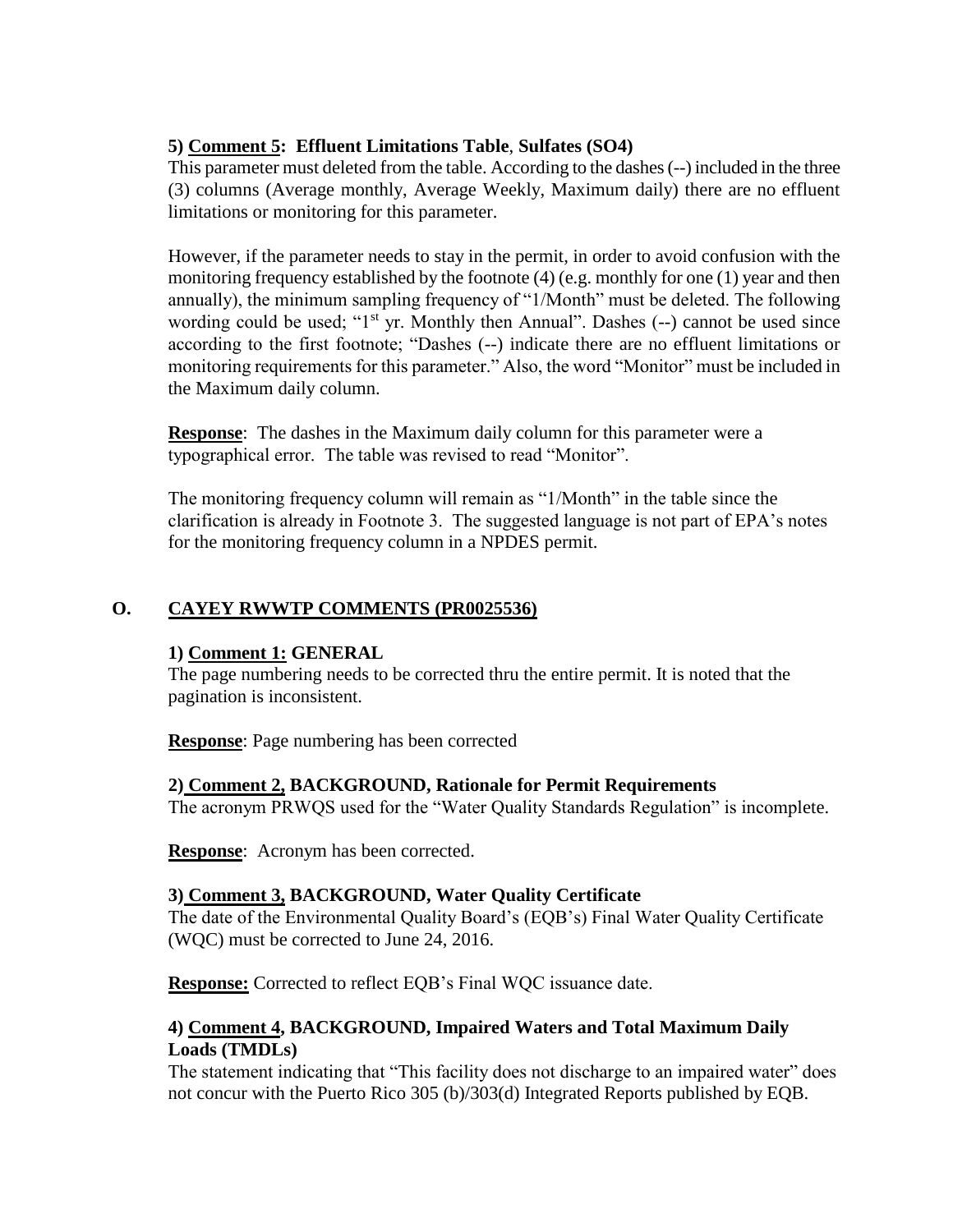**Response**: Corrected to reflect a TMDL.

### **5) Comment 5: Effluent Limitations Table, Enterococci**

A footnote must be added to clearly indicate that the value of 35 colonies/100ml corresponds to a geometric mean.

**Response:**The following statement was added to footnote (2): "This average monthly effluent limitation is expressed as a geometric mean".

### **6) Comment 6: Effluent Limitations Table, Chromium**

This parameter must be identified as Chromium VI ( $Cr^{+6}$ ).

**Response:** The parameter was identified accordingly.

### **7) Comment 7: Effluent Limitations Table**, **Copper**

Dashes (--) must be included in the Average monthly and Average Weekly columns.

**Response**: Dashes were added accordingly.

### **8) Comment 8: Effluent Limitations Table, Free Cyanide**

The reference footnote (6) must be corrected to footnote (7).

**Response**: Footnote was corrected.

## **9) Comment 9: Effluent Limitations Table, Dissolved Oxygen**

In order to avoid confusion, the following footnote must be added to clarify the dissolved oxygen limitation: "The Dissolved Oxygen limit is an instantaneous minimum"

**Response**: A footnote has been added.

## **10) Comment 10: Effluent Limitations Table**, **Residual Chlorine**

The maximum daily limitation must be corrected to  $11 \mu g/L$  as established by EQB in its final WQC of June 24, 2016. Also, the reference to footnote (3) must be deleted and a reference to footnote (5) must be added.

**Response:** Maximum daily limitation and the footnote were corrected.

## **11) Comment 11: Effluent Limitations Table, Sulfide**

The reference to footnote (5) must be corrected to footnote (6)

**Response:** Footnote was corrected.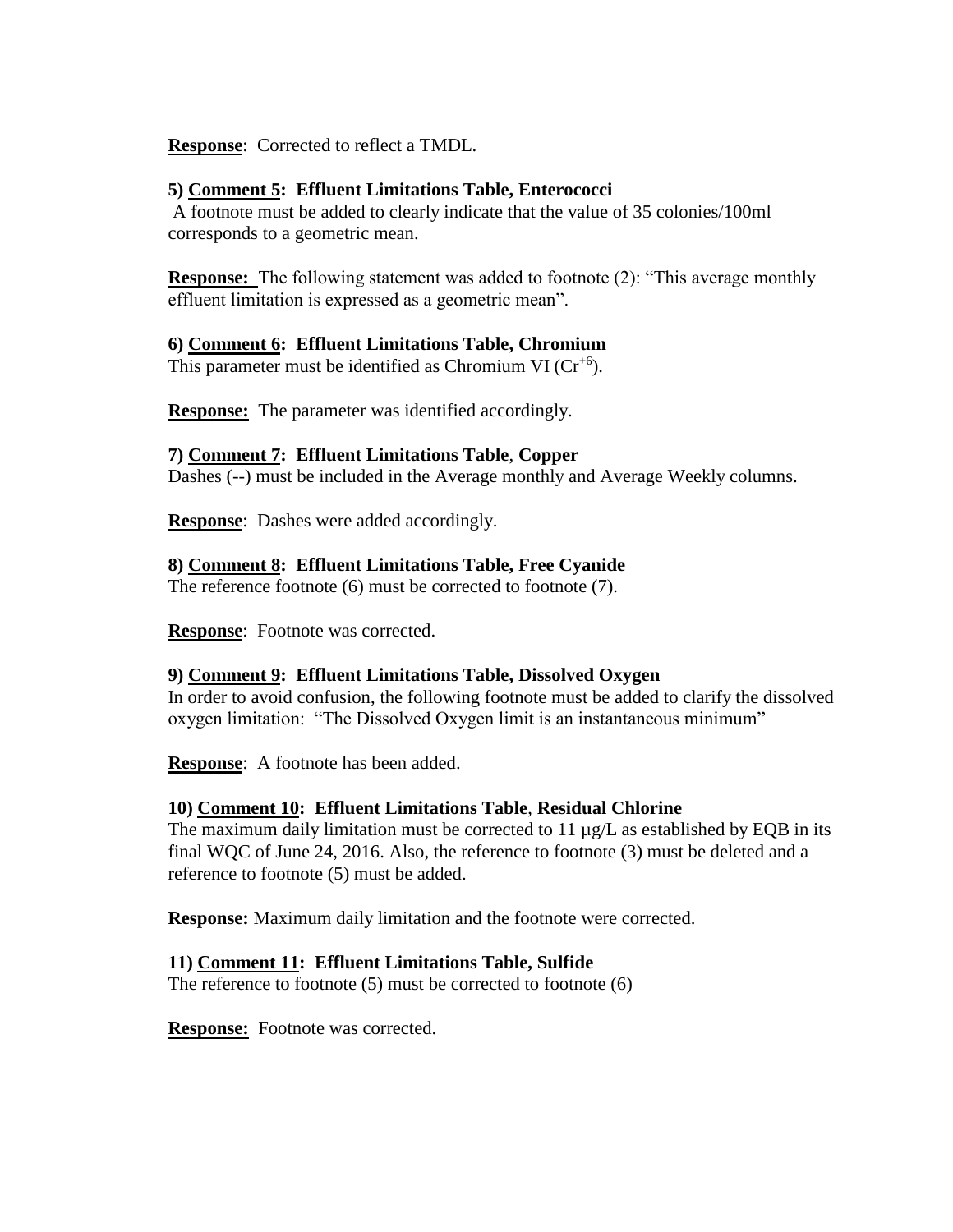### **12) Comment 12: Effluent Limitations Table, Sulfates**

The minimum sampling frequency 1/Month must be deleted and/or change to 1/Month first and then 1/Annual.

**Response**: Not granted. The footnote (8), clearly indicates the monitoring frequency.

### **13) Comment 13: Effluent Limitations Table**, **Total Ammonia**

The draft WQC of June 24 2015 requires monthly monitoring. PRASA requests that this requirement be changed from 1/Daily to **1/Month** as stated by EQB in the draft WQC.

**Response:** Corrected to reflect EQB's Final WQC issuance date.

## **14) Comment 14: Effluent Limitations Table**, **Notes, Footnotes and Abbreviations Footnote (2)**

It must be modified. As written it makes reference to comply "with permit limits for bacterial indicator(s)". However, the permit does not include limitations for bacterial parameters. EPA must clarify or in the alternative, delete it.

**Response**: The permit includes Enterococci parameter, for this reason footnote (2) is necessary.

## **P. VIEQUES WWTP COMMENTS (PR0025453)**

### **1) Comment 1: GENERAL**

The page numbering needs to be corrected through the entire permit.

**Response:** The pages in the permit were revised.

### **2) Comment 2: Rationale for Permit Requirements.**

The acronym used for the "Puerto Rico Water Quality Standards Regulation (PRWQS)" is incomplete. EPA must correct it to PRWQSR thru the entire permit.

**Response:** This was a typographical error. The acronyms have been corrected thru the entire permit.

**3) Comment 3: Effluent Limitations Table, Effluent BOD5, minimum % removal**

The "Minimum Sampling Frequency" for the minimum % removal must be modified to "1/Month". Since this is a calculation (not a sampling) and it is calculated every month, PRASA understands that it must appear as "1/Month", as established for the parameter of TSS. The "2/Month" term can be erroneously interpreted that the BOD5 % removal must be calculated weekly.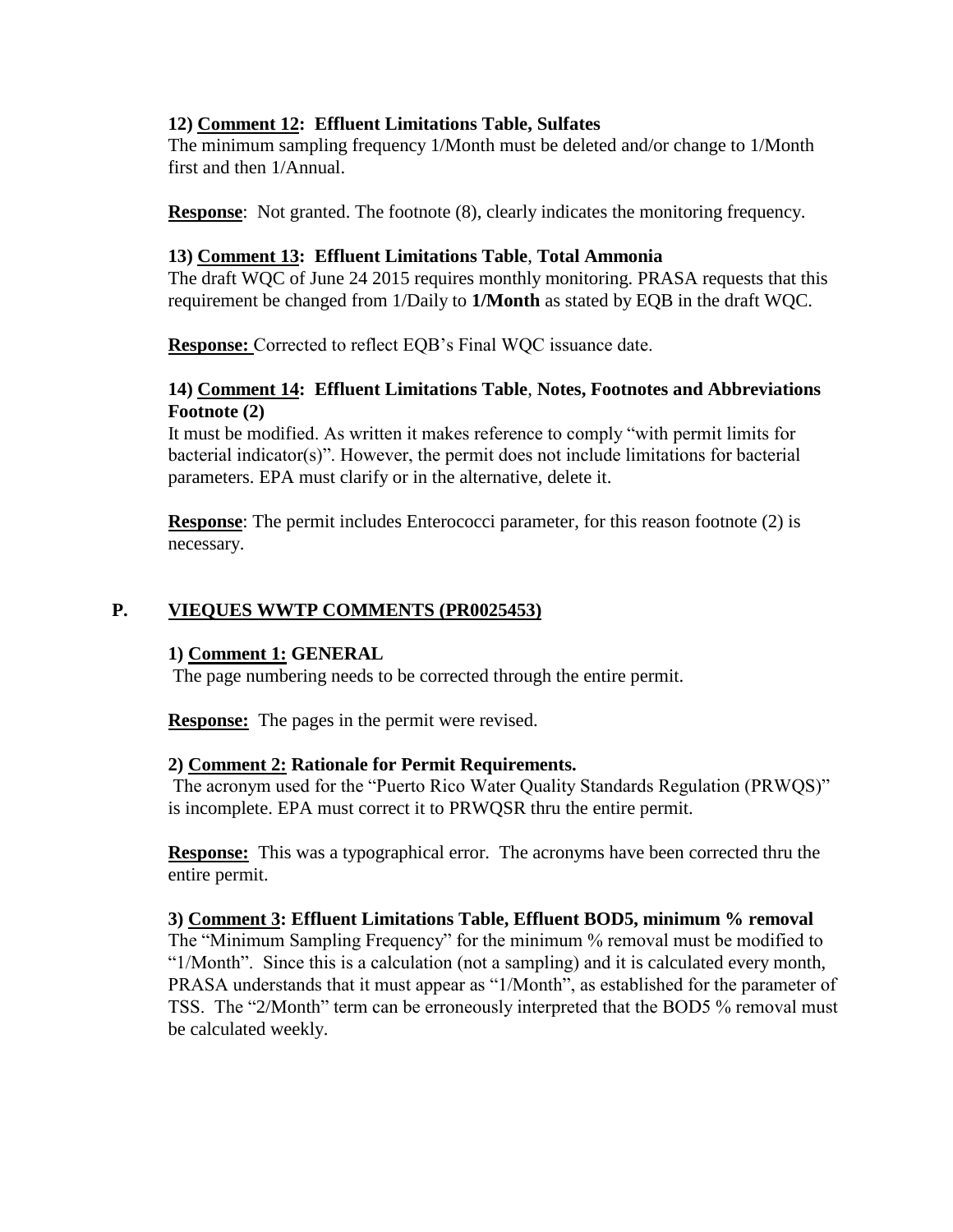**Response:** The 2/Month term should be interpreted that the calculation should be made twice in a month and be kept at the plant. This information should be helpful to PRASA in understanding the operation of their facility.

## **4) Comment 4: Effluent Limitations Table, Cyanide**

EPA must explain why footnote (3) applies to this parameter.

**Response:** This was a typographical error, the footnote that applies to Cyanide in this permit is footnote (4). The table was revised in the final permit.

## **5) Comment 5: Effluent Limitations Table, Enterococci**

A footnote must be added to clearly indicate that the value of 35 colonies/100 ml corresponds to a geometric mean, the following language used in other permits recently issued could be also added to the enterococci' footnote (2): "This geometric monthly effluent limitation is expressed as a geometric (or log) mean."

Also, EPA must explain why footnote (4) applies to this parameter.

**Response:** The language on footnote (2) was revised for clarification purposes to read: "The enterococci density geometric mean….".

Footnote (4) was a typographical error, the footnote that applies to Enterococci in this permit is footnote (3). The table was revised in the final permit.

## **6) Comment 6: Effluent Limitations Table, Mercury**

EPA must explain why footnote (3) applies to this parameter.

**Response:** This was a typographical error, the footnote that applies to Mercury in this permit is footnote (4). The table was revised in the final permit.

## **7) Comment 7: Effluent Limitations Table, Total Nitrogen**

This is a parameter recently modified by EQB in its WQSR amended in May 2016. Previously, this parameter was regulated as the sum of  $NO<sub>3</sub>$ ,  $NO<sub>2</sub>$  and  $NH<sub>3</sub>$ . Therefore, in order to avoid confusion for the sampling of this parameter, PRASA requests that it be identified as "Total Nitrogen (TKN,  $NO<sub>3</sub>$ ,  $NO<sub>2</sub>$ )".

**Response:** EPA has incorporated this parameter pursuant to the final WQC mandated by EQB. See response to A.1., above.

## **8) Comment 8: Effluent Limitations Table, Effluent TSS, minimum % removal**

The "Minimum Sampling Frequency" for the minimum % removal must be modified to "1/Month". Since this is a calculation (not a sampling) and it is calculated every month, PRASA understands that it must appear as "1/Month", as established for the parameter of TSS. The "2/Month" term can be erroneously interpreted that the TSS % removal must be calculated twice in a month.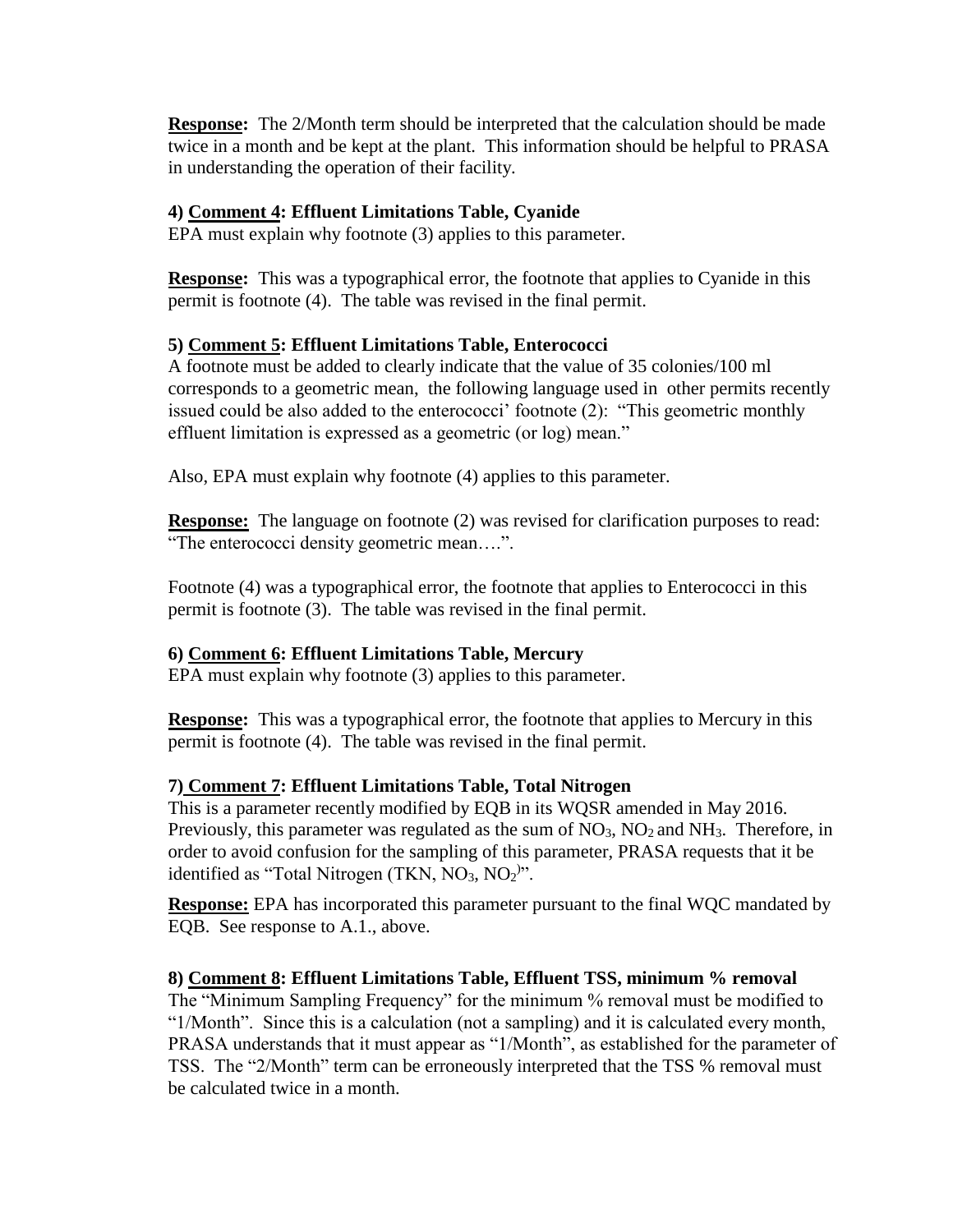**Response:** The 2/Month term should be interpreted that the calculation should be made twice in a month and be kept at the plant. This information should be helpful to PRASA in understanding the operation of their facility.

### **9) Comment 9: Effluent Limitations Table, Acute Whole effluent Toxicity**

PRASA requests that the maximum daily limit of Monitor be established as done for the other draft permits issued. Special Condition 2.a.4, clearly indicates that there is not acute WET effluent limitation. The 0.3TUa in an acute WET trigger condition not a numerical limit.

**Response:** Water quality based permitting requirements at 40 CFR 122.44(d)(1) require EPA and delegated states to evaluate each National Pollutant Discharge Elimination System (NPDES) permit for the potential to exceed state numeric or narrative water quality standards, including those for toxics, and to establish effluent limitations for those facilities with the "reasonable potential" to exceed those standards. Federal regulations require both chemical specific limits, based on the state numeric water quality standards or other criteria developed by EPA, and whole effluent toxicity effluent limits if reasonable potential to exceed water quality standards is determined.

EPA examined the results submitted by PRASA for their potential to cause or contribute to an excursion of the Puerto Rico water quality criterion for chronic and acute toxicity. And the results showed that no effluent limitation is needed since the results were greater than 100% survival for acute toxicity, which corresponds to less than 1.0 acute toxic units (TUa). EPA has chosen to continue to require monitoring to ensure that there is no unacceptable toxicity or reasonable potential to exceed the water quality standard of 0.3 TUa. For this reason, we are keeping the WET condition as established in the draft permit. Language in Special Condition 2.a.4 was revised on the final permit.

### **10) Comment 10: Footnote (1)**

EPA must re-phrase this footnote since as it is written it can be confused with the plant potable water supply.

**Response:** The language on footnote (1) refers to the Influent parameters, so it refers to municipal water supply influent for BOD and TSS. No revisions are needed at this moment.

### **11) Comment 11: Footnote (2)**

The beginning of this footnote is confusing and is redundant in its language since with work geometric is repeated.

**Response:** The language on footnote (2) was revised for clarification purposes to read: "The enterococci density geometric mean….".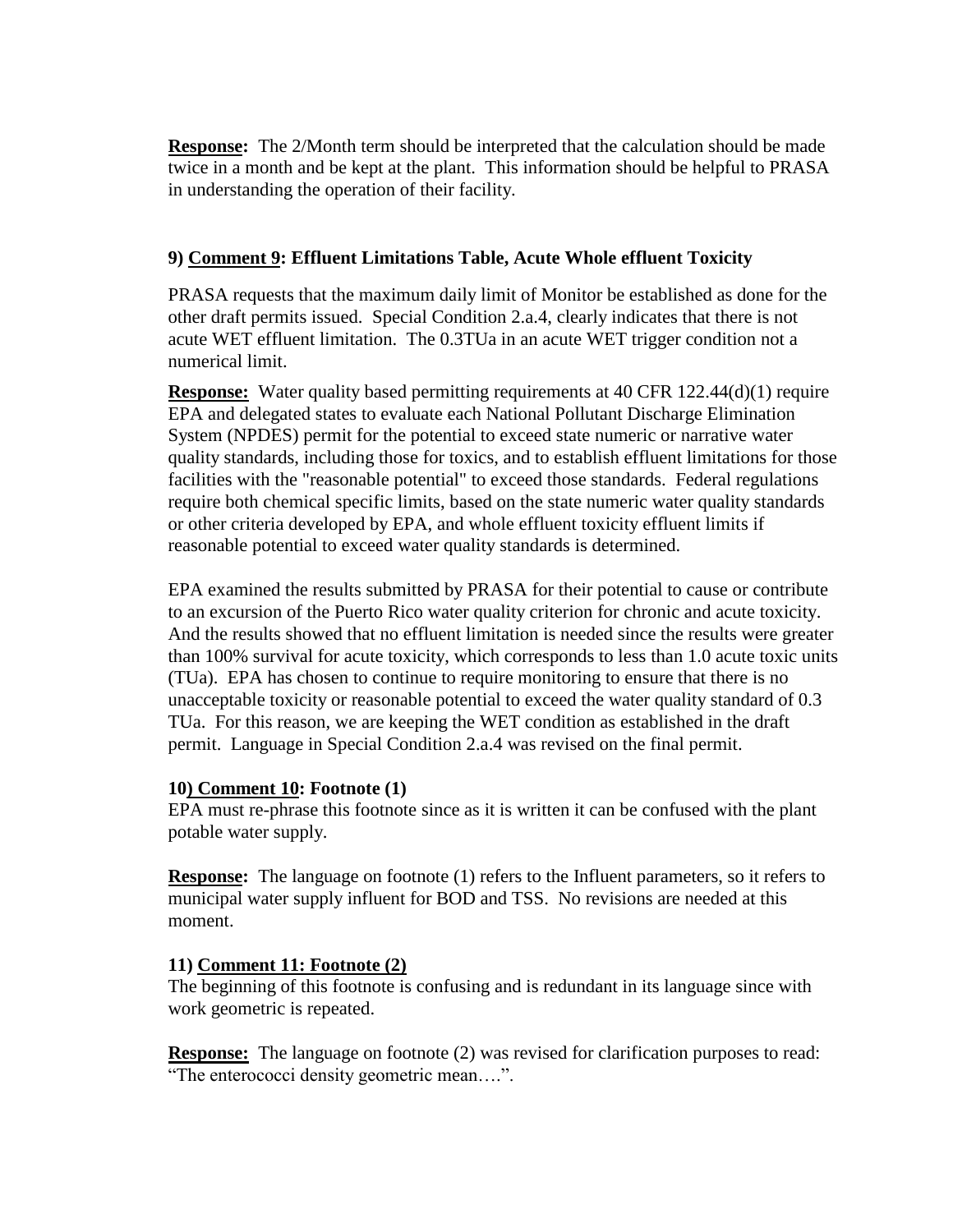## **12) Comment 12: Effluent Limitations Table, Footnote (3)**

The word indicators at the end of the footnotes must be corrected.

**Response:** This was a typographical error. The word "indicator" was spell corrected in the final permit.

## **Q. PATILLAS WTP COMMENTS (PR0025526)**

## **1) Comment 1: GENERAL**

The page numbering needs to be corrected thru the entire permit. Some pages indicated that the document has a total of 12 pages but in others indicate a total of 16 pages.

**Response:** This was a typographical error. Page numbering was corrected

## **2) Comment 2: Rationale for Permit Requirements.**

The acronym used for the "Puerto Rico Water Quality Standards Regulation (PRWQS)" is incomplete. EPA must correct it to PRWQSR thru the entire permit.

**Response:** This was a typographical error. The acronyms have been corrected thru the entire permit.

## **3) Comment 3, BACKGROUND, Impaired Waters and Total Maximum Daily Loads (TMDLs)**

The statement that indicates that TMDLs have been developed and approved by the EPA for to BOD, Copper and Ammonia does not concur with the Puerto Rico 305(b) / 303 (d) Integrated Reports published by EQB. EPA must revise the statement to indicate the correct parameters. Also WLA must be defined.

**Response:** The language was revised and now states that the TMDL was approved by Fecal Coliform, according to EQB's 305(b) / 303 (d) Integrated Report. Also, WLA was defined in this section of the final NPDES permit.

## 4**) Comment 4: Effluent Limitations Table, Cyanide, Free (CN)**

Reference to footnote (5) must be added

**Response**: Reference to footnote (5) added.

## **5) Comment 5: Effluent Limitations Table**, **Sulfates (SO4)**

This parameter does not have a monitoring requirement in the effluent limitations table. Therefore it should be deleted"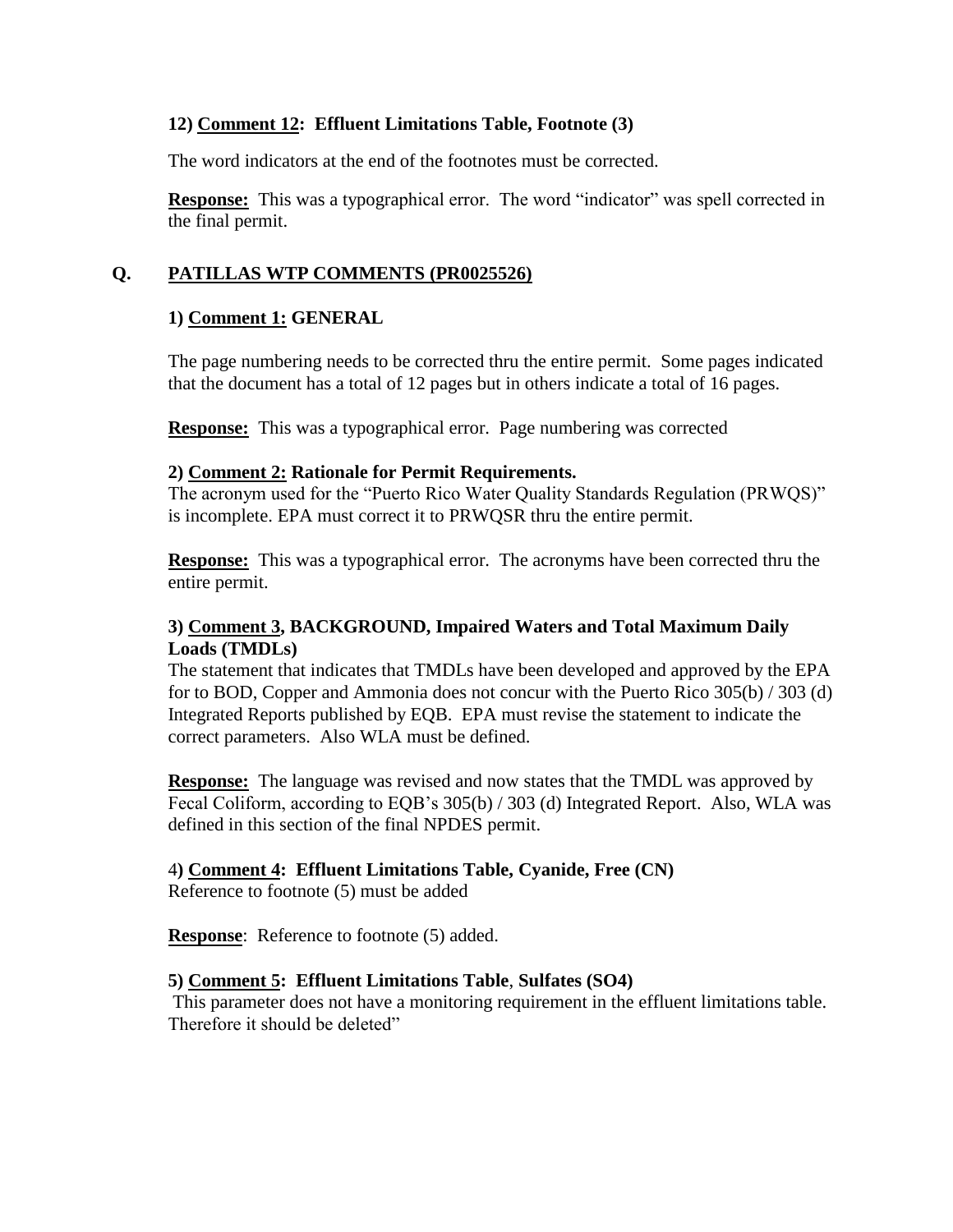**Response:**This was an omission by the permit writer. Based on EQB's final WQC this parameter should have indicated a monitoring requirement of once a month for a period of one year. This requirement has been added to the final permit.

## **6) Comment 6: Effluent Limitations Table, Sulfide (undissociated H2S)**

This parameter was wrongly written. EPA must correct it.

**Response:**This was a typographical error. The table was revised*.*

## **7) Comment 7: Effluent Limitations Table, Total Ammonia Nitrogen**

This is a parameter recently modified by EQB in its WQSR amended in May 2016. Previously, this parameter was regulated as the sum of  $NO<sub>3</sub>$ ,  $NO<sub>2</sub>$  and  $NH<sub>3</sub>$ . Therefore, in order to avoid confusion for the sampling of this parameter, PRASA requests that it be identified as "Total Nitrogen (TKN,  $NO<sub>3</sub>$ ,  $NO<sub>2</sub>$ )".

**Response:** The name of the parameter was revised.

## **8) Comment 8: Effluent Limitations Table, Turbidity**

The minimum sampling frequency must be corrected from 1/Month to 1/Quarter based on EQB's final water quality certificate.

**Response:** Sampling frequency was modified to 1/Quarter.

## **9) Comment 9: Effluent Limitations Table, Whole Effluent Toxicity**

Dashes (--) needs to be included in the "Average monthly" and "Average weekly" columns.

**Response:** Dashes (--) were added to both columns.

## **10) Comment 10: Effluent Limitations Table, Notes, Footnotes and Abbreviations**

It must be modified. As written it makes reference to comply "with permit limits for bacterial indicator(s)". However, the permit does not include limitations for bacterial parameters. EPA must clarify or in the alternative, delete it.

**Response:** Footnote (2) has been eliminated.

**11) Comment 11: Special Conditions B. 2, Acute Whole Effluent Toxicity Testing** This item requires that the Permittee must conduct Quarterly acute toxicity tests on a 24 hour composite effluent sample. As you know, the NPDES permits for PRASA's WTPs requires monitoring using only grab samples. That's the reason why our WTP's has never had an auto sampler, different form our WWTPS.

**Response:** Condition was revised to require Grab sampling.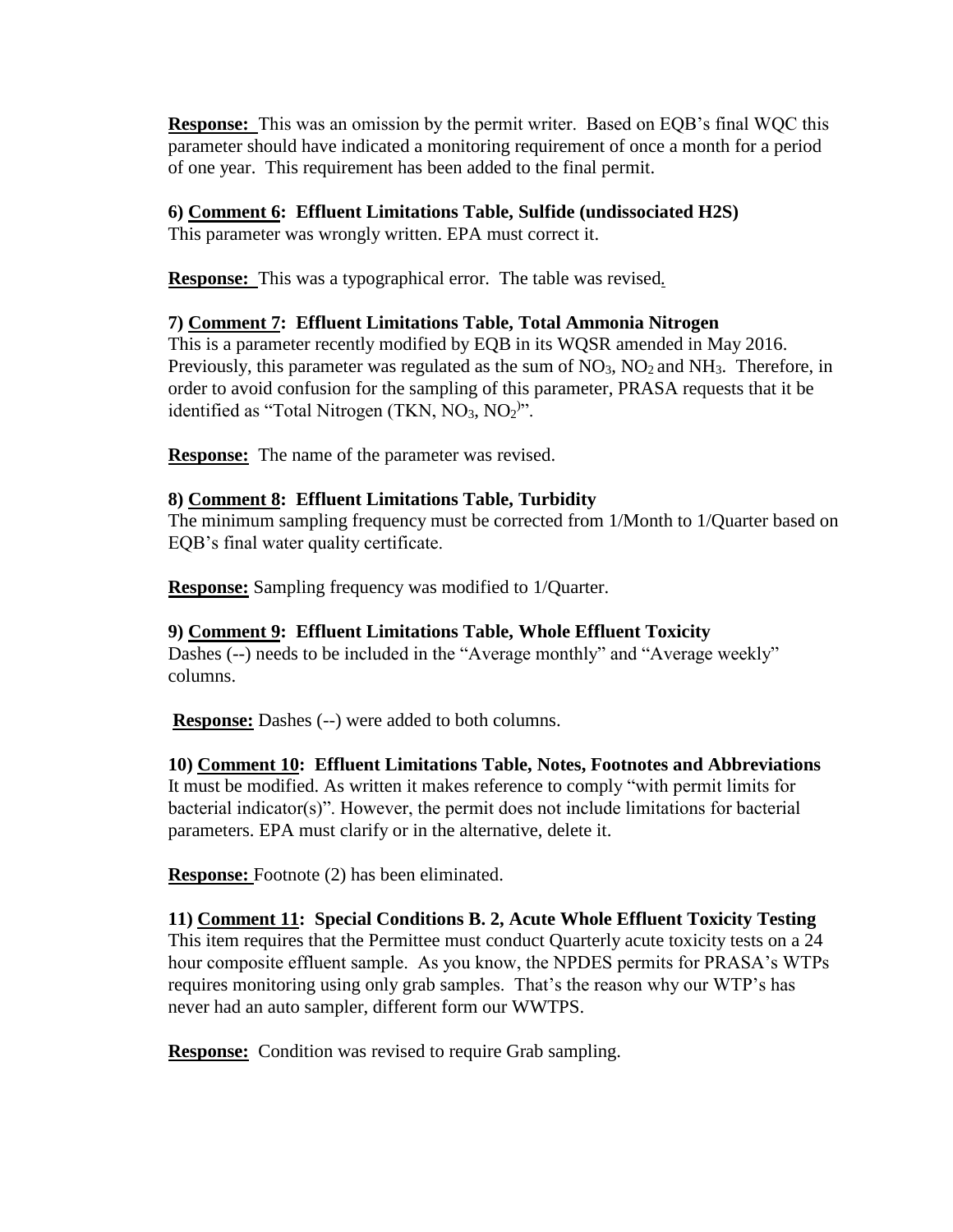### **R. CAGUAS RWWTP COMMENTS (PR0025976)**

### 1) **Comment 1: GENERAL**

The page numbering needs to be corrected through the entire permit.

**Response:** The pages in the permit were revised.

### 2) **Comment 2: Rationale for Permit Requirements.**

The acronyms TBELS does not require to have the "S" at the end. The acronym used for the "Puerto Rico Water Quality Standards Regulation (PRWQS)" is incomplete. EPA must correct it to PRWQSR thru the entire permit.

**Response:** This was a typographical error. The acronyms have been corrected thru the entire permit.

### **3) Comment 3: Impaired Waters and Total Maximum Daily Loads (TMDLs)**

The statement that indicates that TMDLs have been developed and approved by the EPA for to BOD, Copper and Ammonia does not concur with the Puerto Rico 305(b) / 303 (d) Integrated Reports published by EQB. EPA must revise the statement to indicate the correct parameters. Also WLA must be defined.

**Response:** The language was revised and now states that the TMDL for Fecal Coliform was also approve according to EQB's 305(b) / 303 (d) Integrated Report. Also, WLA was defined in this section of the final NPDES permit.

### **4) Comment 4: Effluent Limitations Table, Effluent BOD5, minimum % removal**

The "Minimum Sampling Frequency" for the minimum % removal must be modified to "1/Month". Since this is a calculation (not a sampling) and it is calculated every month, PRASA understands that it must appear as "1/Month", as established for the parameter of TSS. The "1/Week" term can be erroneously interpreted that the BOD5 % removal must be calculated weekly.

**Response:** The 1/Week term should be interpreted that the calculation should be made "Weekly" and be kept at the plant. This information should be helpful to PRASA in understanding the operation of their facility.

## **5) Comment 5: Effluent Limitations Table, Enterococci**

A footnote must be added to clearly indicate that the value of 35 colonies/100 ml corresponds to a geometric mean, the following language used in other permits recently issued could be also added to the enterococci' footnote (2): "This geometric monthly effluent limitation is expressed as a geometric (or log) mean."

**Response:** The language on footnote (2) was revised for clarification purposes to read: "The enterococci density geometric mean….".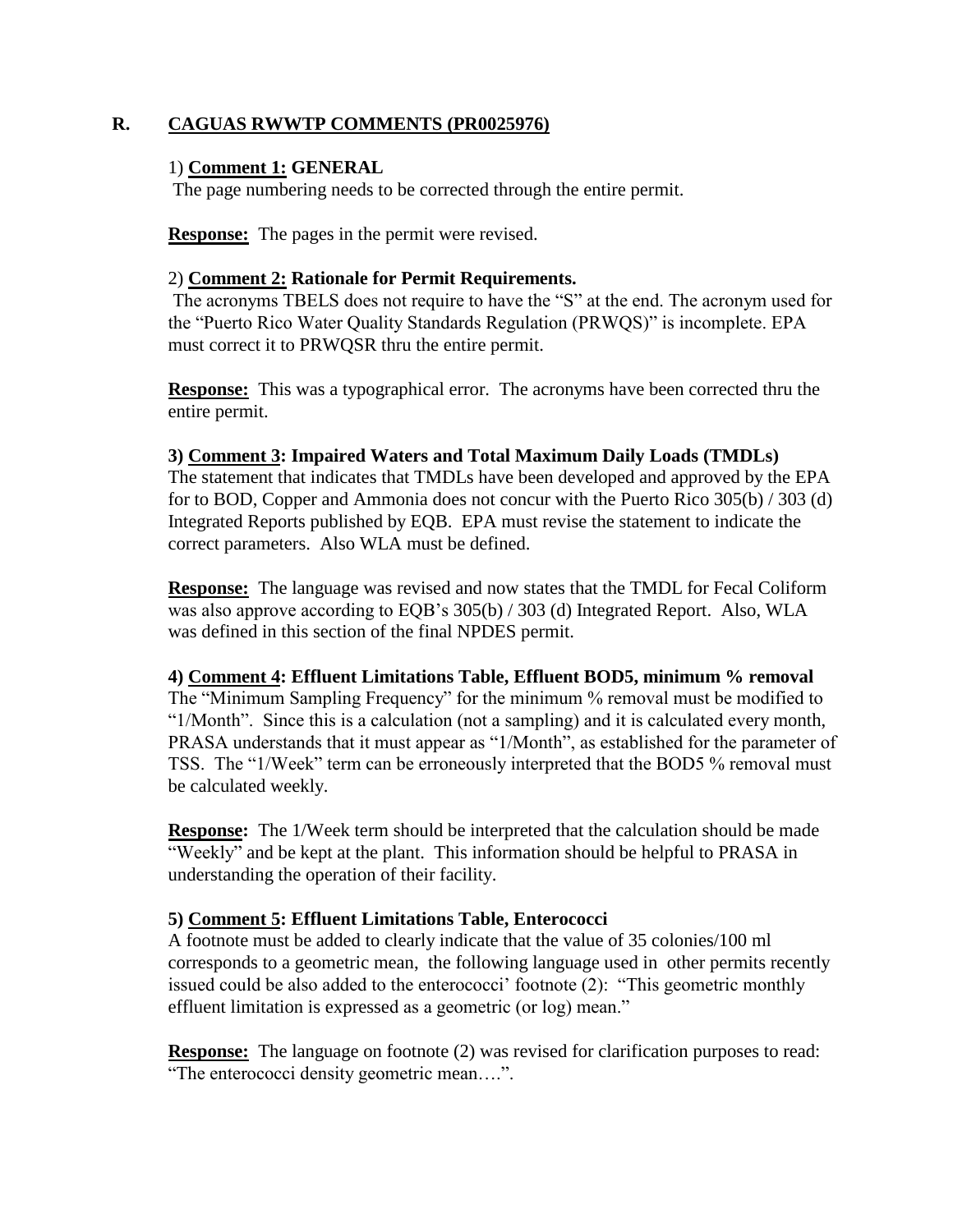## **6) Comment 6: Effluent Limitations Table, Chromium**

In order to avoid confusion PRASA requests that this parameter appear as Chromium VI. EQB regulates in its WQSTR two forms of Chromium. EPA must specify which chromium must be monitored in this plant.

**Response:** EPA understand there is no need for clarification, the parameter was expressed in the draft and final permit as it is in the WQC, Chromium ( $Cr^{+6}$ ). EPA has incorporated this parameter pursuant to the final WQC mandated by EQB. See response to A.1., above.

### **7) Comment 7: Effluent Limitations Table, Sulfide**

Based on EQB's Final WQC of June 24, 2016 and the reference to footnote (7), EPA must identify correctly this parameter as Sulfide (undissociated  $H_2S$ ).

**Response:** Parameter name was revised to read Sulfide (undissociated H<sub>2</sub>S).

### **8) Comment 8: Effluent Limitations Table, Total Ammonia Nitrogen**

This is a parameter recently modified by EQB in its WQSR amended in May 2016. Previously, this parameter was regulated as Total Ammonia which means the concentration of only ammonia (NH3). However, EQB's 2016 WQSR amendments defines the parameter of Total Ammonia Nitrogen (TAN) as the sum of ammonium  $(NH<sub>4</sub><sup>+</sup>)$  and ammonia  $(NH<sub>3</sub>)$  concentrations." Therefore, in order to avoid confusion for the sampling of this parameter, PRASA requests that it be identified as "Total Ammonia Nitrogen  $(NH_3, NH_4^+)$ ".

**Response:** EPA has incorporated this parameter pursuant to the final WQC mandated by EQB. See response to A.1., above.

## **9) Comment 9: Effluent Limitations Table, Whole Effluent Toxicity**

Dashes needs to be include in the "Average monthly" and "Average weekly" columns.

**Response:** As requested, dasher were included in the "Average monthly" and "Average weekly" columns.

## **10) Comment 10: Effluent Limitations Table, Footnote (2)**

It must be modified. As written it make reference to comply with permit limits for bacterial indicators. However, the permit does not include limitations for bacterial parameters. EPA must clarify or in the alternative, delete it.

**Response:** After consideration, EPA has decided to eliminate this footnote and revised the footnotes numbering accordingly.

## **11) Comment 11: Effluent Limitations Table, Footnote (3)**

The word indicators at the end of the footnotes must be corrected.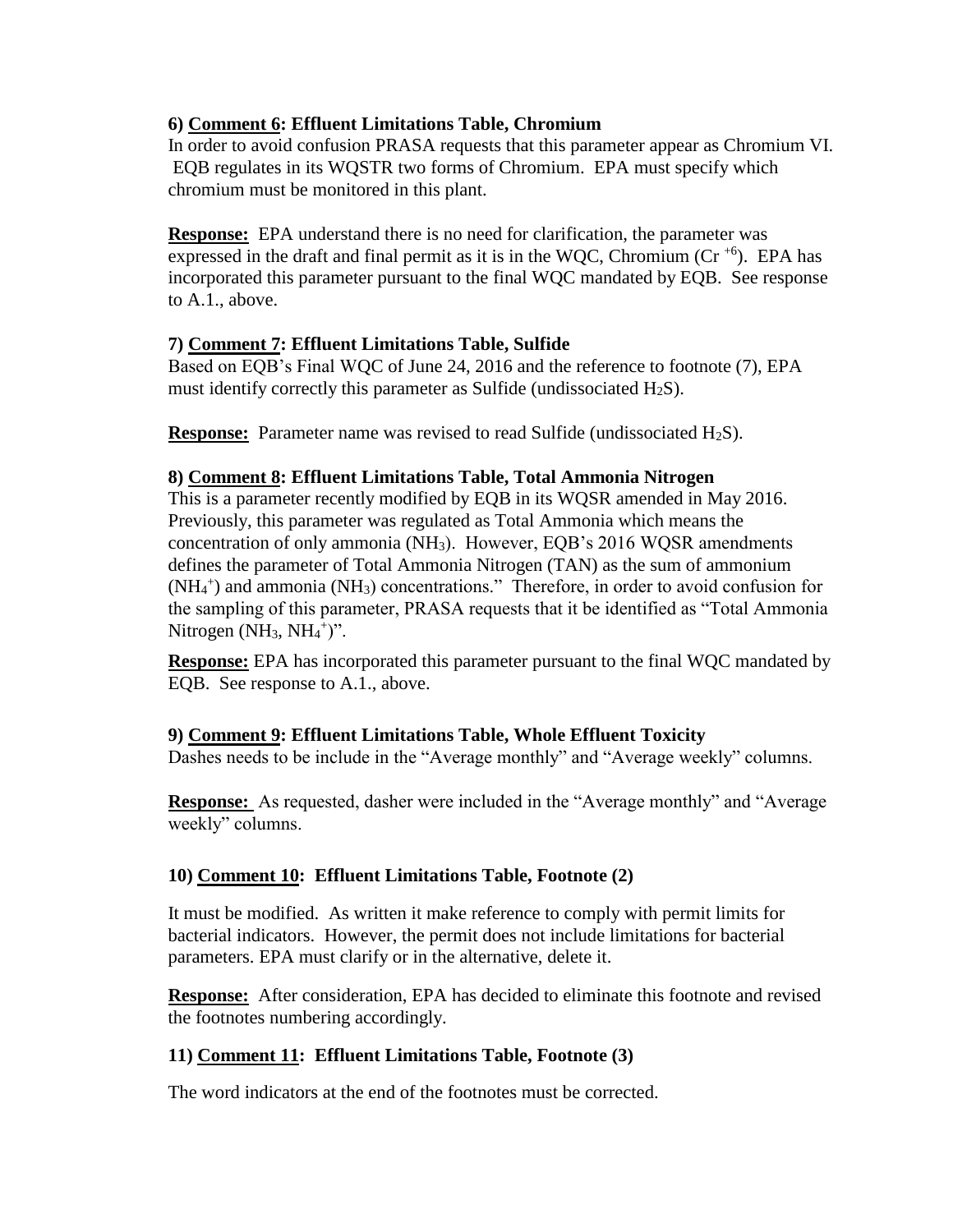**Response:** This was a typographical error. The word "indicator" was spell corrected in the final permit.

## **12) Comment 12: Effluent Limitations Table, Footnote (5)**

This footnote must be deleted. None of the parameters refers to it.

**Response:** After consideration, EPA has decided to eliminate this footnote and revised the footnotes numbering accordingly to avoid any confusion. We would like to clarify that the original Footnote (5) could have been left in the final permit, if it was not refer for any of the parameter there was nothing for PRASA to do with the footnote's request.

## **S. CULEBRA WWTP COMMENTS (PR0026549)**

## **1) Comment 1: GENERAL**

The page numbering needs to be corrected through the entire permit.

**Response:** The pages in the permit were revised.

## **2) Comment 2: PERMIT COVER PAGE**

The word "wart" must be corrected to read as "San Isidro ward…". **Response:** This was a typographical error, the word was revised.

## **3) Comment 3: BACKGROUND, Intent to Issue a WQC**

This section must be corrected to WQC and the date of the issuance must also be corrected. The acronym PRWQS used is incomplete, EPA must correct to read PRWQSR.

**Response:** The final permit was revised as recommended.

## **4) Comment 4: Effluent Limitations Table, Effluent BOD5, minimum % removal**

The "Minimum Sampling Frequency" for the minimum % removal must be modified to "1/Month". Since this is a calculation (not a sampling) and it is calculated every month, PRASA understands that it must appear as "1/Month", as established for the parameter of TSS. The "1/Week" term can be erroneously interpreted that the BOD5 % removal must be calculated weekly.

**Response:** The 1/Week term should be interpreted that the calculation should be made "Weekly" and be kept at the plant. This information should be helpful to PRASA in understanding the operation of their facility.

## **5) Comment 5: Effluent Limitations Table, Enterococci**

A footnote must be added to clearly indicate that the value of 35 colonies/100 ml corresponds to a geometric mean, the following language used in other permits recently issued could be also added to the enterococci' footnote (2): "This geometric monthly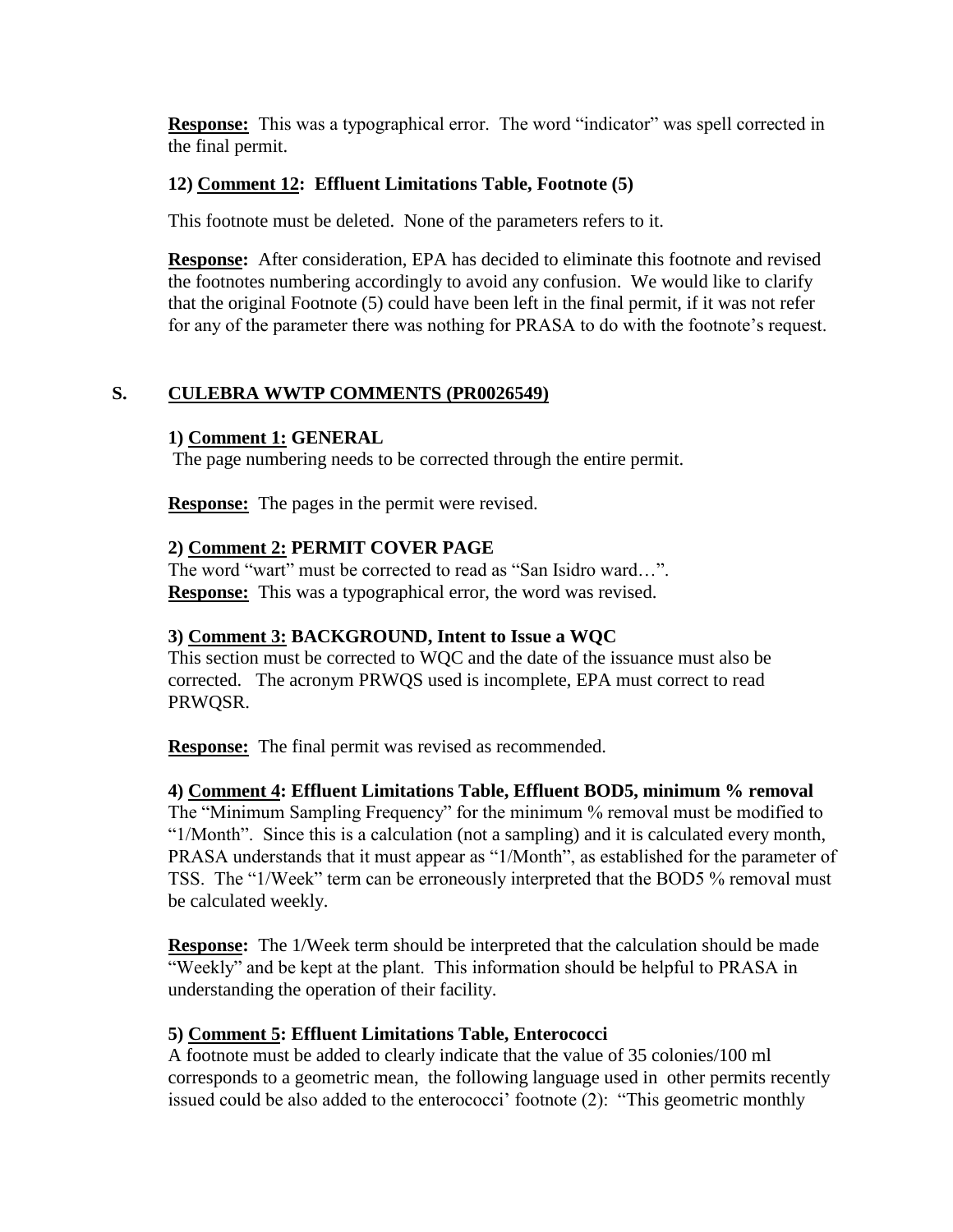effluent limitation is expressed as a geometric (or log) mean."

**Response:** The language on footnote (2) was revised for clarification purposes to read: "The enterococci density geometric mean….".

## **6) Comment 6: Effluent Limitations Table, Sulfates (SO4)**

In order to avoid confusion with the monitoring frequency established by the footnote (4), the minimum sampling frequency of "1/Month" must be deleted. The following wording could be used; "1<sup>st</sup> year Monthly then Annual". Dashes cannot be used since according to the first footnote: "Dashes indicate there are no effluent limitations for monitoring requirements for this parameter."

**Response**: The monitoring frequency column will remain "1/Month" in the table since the clarification is already in Footnote 3. The suggested language is not part of EPA's notes for the monitoring frequency column in a NPDES permit.

## **7) Comment 7: Effluent Limitations Table, Sulfide**

Based on EQB's Final WQC of June 24, 2016 and the reference to footnote (7), EPA must identify correctly this parameter as Sulfide (undissociated  $H_2S$ ).

**Response:** Parameter name was revised to read Sulfide (undissociated H<sub>2</sub>S).

## **8) Comment 8: Effluent Limitations Table, Total Ammonia Nitrogen**

This is a parameter recently modified by EQB in its WQSR amended in May 2016. Previously, this parameter was regulated as Total Ammonia which means the concentration of only ammonia (NH3). However, EQB's 2016 WQSR amendments defines the parameter of Total Ammonia Nitrogen (TAN) as the sum of ammonium (NH<sub>4</sub><sup>+</sup>) and ammonia (NH<sub>3</sub>) concentrations." Therefore, in order to avoid confusion for the sampling of this parameter, PRASA requests that it be identified as "Total Ammonia Nitrogen  $(NH_3, NH_4^+)$ ".

**Response:** EPA has incorporated this parameter pursuant to the final WQC mandated by EQB. See response to A.1., above.

## **9) Comment 9: Effluent Limitations Table, Total Phosphorus**

In order to avoid confusion with the monitoring frequency established by footnote (5), PRASA requests that the minimum sampling frequency of 1/Month be deleted in the alternative, PRASA suggests the use of the following wording;  $1<sup>st</sup>$  year Monthly then Annual. Dashes cannot be used since according to the first footnote: "Dashes indicate there are no effluent limitations for monitoring requirements for this parameter."

**Response**: The monitoring frequency column will remain "1/Month" in the table since the clarification is already in Footnote 3. The suggested language is not part of EPA's notes for the monitoring frequency column in a NPDES permit.